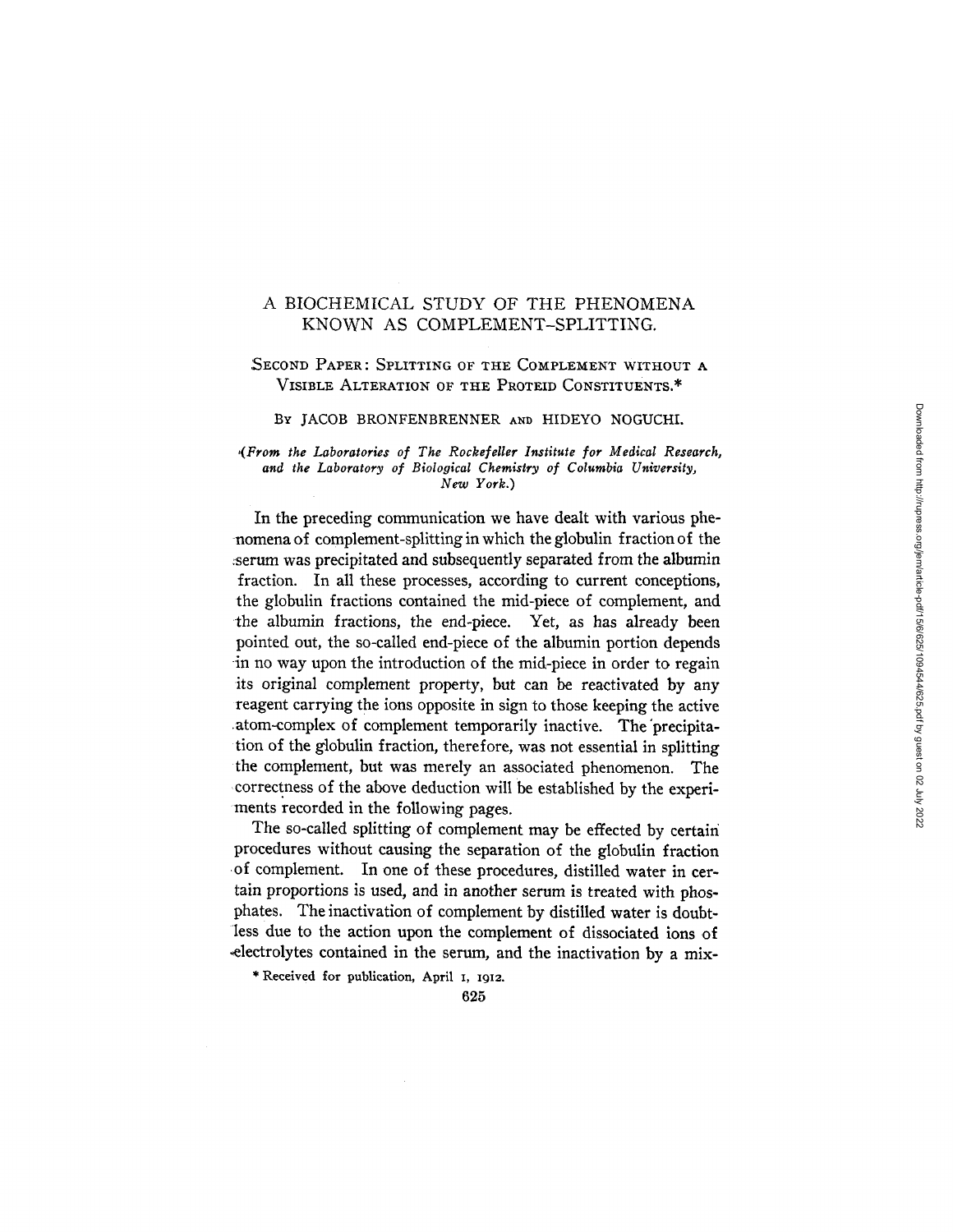## 626 *Biochemical Study of Complement-Splitting.*

ture of acid and alkaline phosphates (the acid being in excess) seems similar to the action of any other acid, but the presence of an alkaline phosphate modifies the reaction of the medium in such a manner that the globulin is kept in solution.

Although the phenomena of splitting complement as brought about by these chemical or physical interferences appear to be similar in mechanism to those effected by complement fixation, the complex biological reactions of the latter are difficult to analyze, and will be left for future study.

Under separate headings, we shall give the results of the other ways of splitting complement.

## COMPLEMENT-SPLITTING WITH WATER.

Complement, as long as it is handled with an isotonic solution of sodium chlorid, retains its activity on dilution. On the other hand; complement rapidly loses its activity if it is diluted to a certain extent with an isotonic sugar (saccharose) solution, as was first pointed out by Sachs and Teruuchi. Thus these authors found that complement becomes completely inactive within one hour when diluted ten times with an isotonic sugar solution. The inactivation was considered by them to be due to a ferment which in a sodium chlorid-free medium manifests its activity upon complement.<sup>1</sup>

The above phenomenon appears, however, to be caused by some other factors than a ferment. In the case of inactivation by means of distilled water we must consider first what occurs if a solution containing two different salts of varying dissociabilities are diluted ten or more times with water. In the original concentration, the stronger electrolyte hinders the dissociation of the weaker, but when sufficiently diluted the dominating salt permits the weaker electrolyte to dissociate more fully. Sodium chlorid is a much stronger electrolyte than NaHCO<sub>3</sub> or Na<sub>2</sub>CO<sub>3</sub> and it doubtless interferes with the free dissociation of the latter salts in the concentration present in serum; but when diluted ten times, its concentration no longer hinders the free dissociation of the carbonates. Thus, it becomes evident that the complement which may remain unaffected

<sup>1</sup> Bronfenbrenner, J., and Noguchi, H., *Jour. Exper. Med.*, 1912, xv, 598 (tables XIV and XV, A).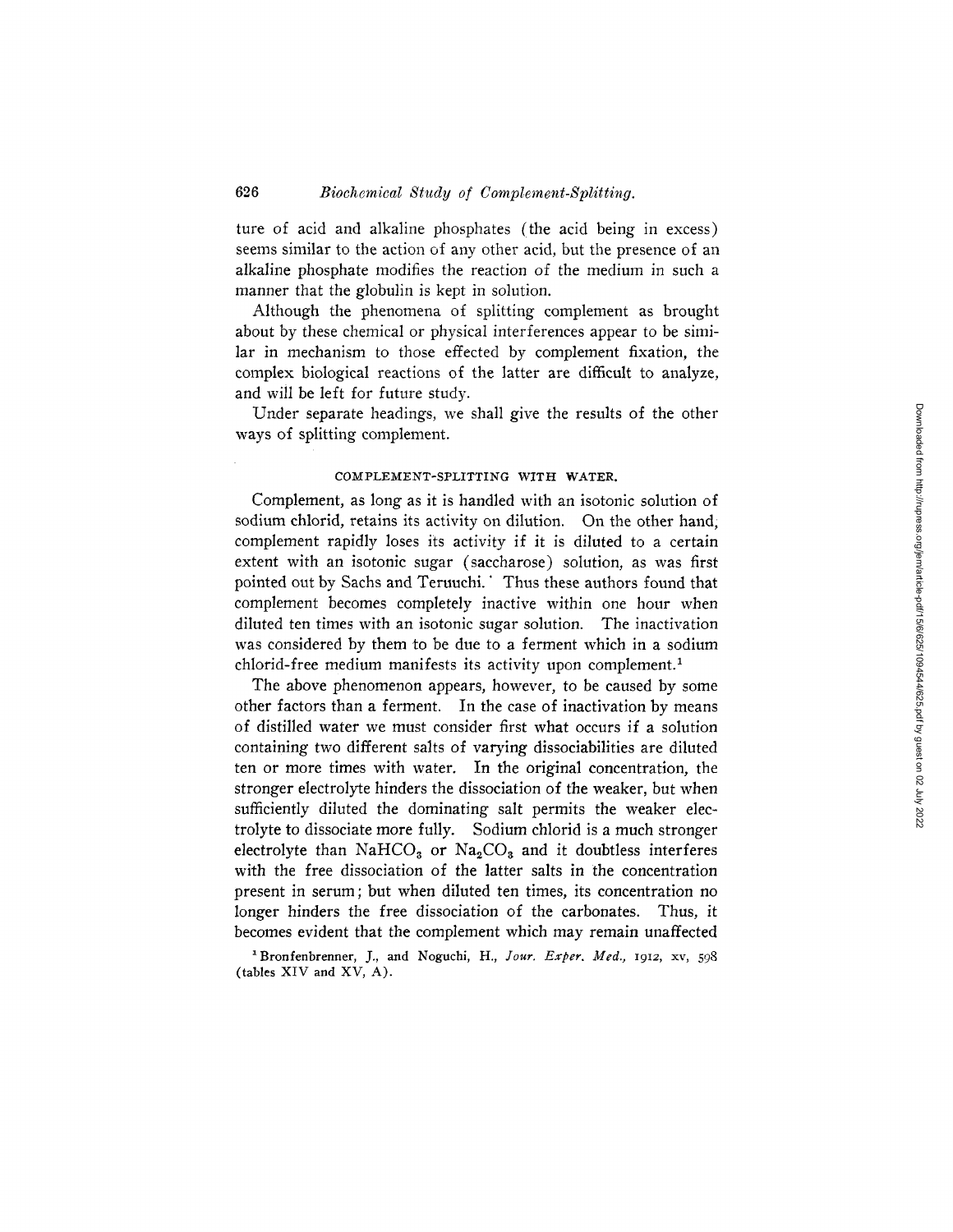by the carbonates in the presence of sodium chlorid in the original concentration will be exposed to the action of the latter as soon as. the sodium chlorid concentration is much less, and this is exactly what happens when serum is diluted with water. This, of course, will not occur as long as a sufficient amount of the chlorid is contained in the diluent (table I). That the change in the tonicity of the mixture (serum and diluent) has nothing to do with the loss of complement activity is shown by the fact that the use of an isotonic solution of a non-electrolyte, such as cane sugar, does not prevent\_ the inactivation of complement.

We shall next see if the inactivation of complement by dilution with water or cane sugar solution is really an alkali inactivation. That this is the case is shown by the fact that an acid and also a few amphoteric substances may reactivate the inactive complement.<sup>2</sup>

| <b>TABLE</b> |  |
|--------------|--|
|--------------|--|

*The Inactivation of Complement in a Salt-Free Isotonic Medium.* 

|                                                                                                                                           | Complement diluted to 40 $\neq$ in 0.0 $\neq$<br>NaCl and incubated at $37^{\circ}$ C. for 1 hr. | Complement diluted to 40 $\frac{4}{3}$ with 7.2 $\frac{4}{3}$<br>sugar and incubated at $37^{\circ}$ C. for r hr. |
|-------------------------------------------------------------------------------------------------------------------------------------------|--------------------------------------------------------------------------------------------------|-------------------------------------------------------------------------------------------------------------------|
|                                                                                                                                           | o.2 c.c. of this dilution is used with vary-<br>ing amounts of $7.2 \div$ sugar.                 | 0.2 c.c. of this dilution is used with vary-<br>ing amounts of 0.9 % NaCl.                                        |
|                                                                                                                                           | Total volume made equal to r c.c. with<br>$o.g.$ NaCl.                                           | Total volume made equal to I c.c. with<br>$72%$ sugar.                                                            |
| 0.1<br>Varying amounts<br>0.15<br>added<br>능<br>0.2<br>sugar<br>0.3<br>0.4<br>ධ<br>$\tilde{R}$<br>0.5<br>$\ddot{\delta}$<br>0.7<br>1 c.c. | C.H.<br>C.H.<br>C.H.<br>C.H.<br>C.H.<br>C.H.<br>C.H.<br>C.H.                                     | No H.<br>$S1$ .<br>C.H.<br>C.H.<br>C.H.<br>C.H.<br>C.H.<br>C.H.                                                   |

#### COMPLEMENT-SPLITTING BY MEANS OF PHOSPHATES.

Michaelis and Skwirsky described a method by which complement can be split into end- and mid-pieces. In this method one cubic centimeter of complement  $(1:10)$  is mixed with two cubic centimeters of mixture A-B, which consists of sixteen parts of *M/7*   $NaH<sub>2</sub>PO<sub>4</sub>$  (solution A) and one part of  $M/7$   $Na<sub>2</sub>HPO<sub>4</sub>$  (solutiona) B), and to this are added one cubic centimeter of amboceptor (fifty

<sup>2</sup> Bronfenbrenner, J., and Noguchi, H., *loc. cit.*, tables XIV and XV.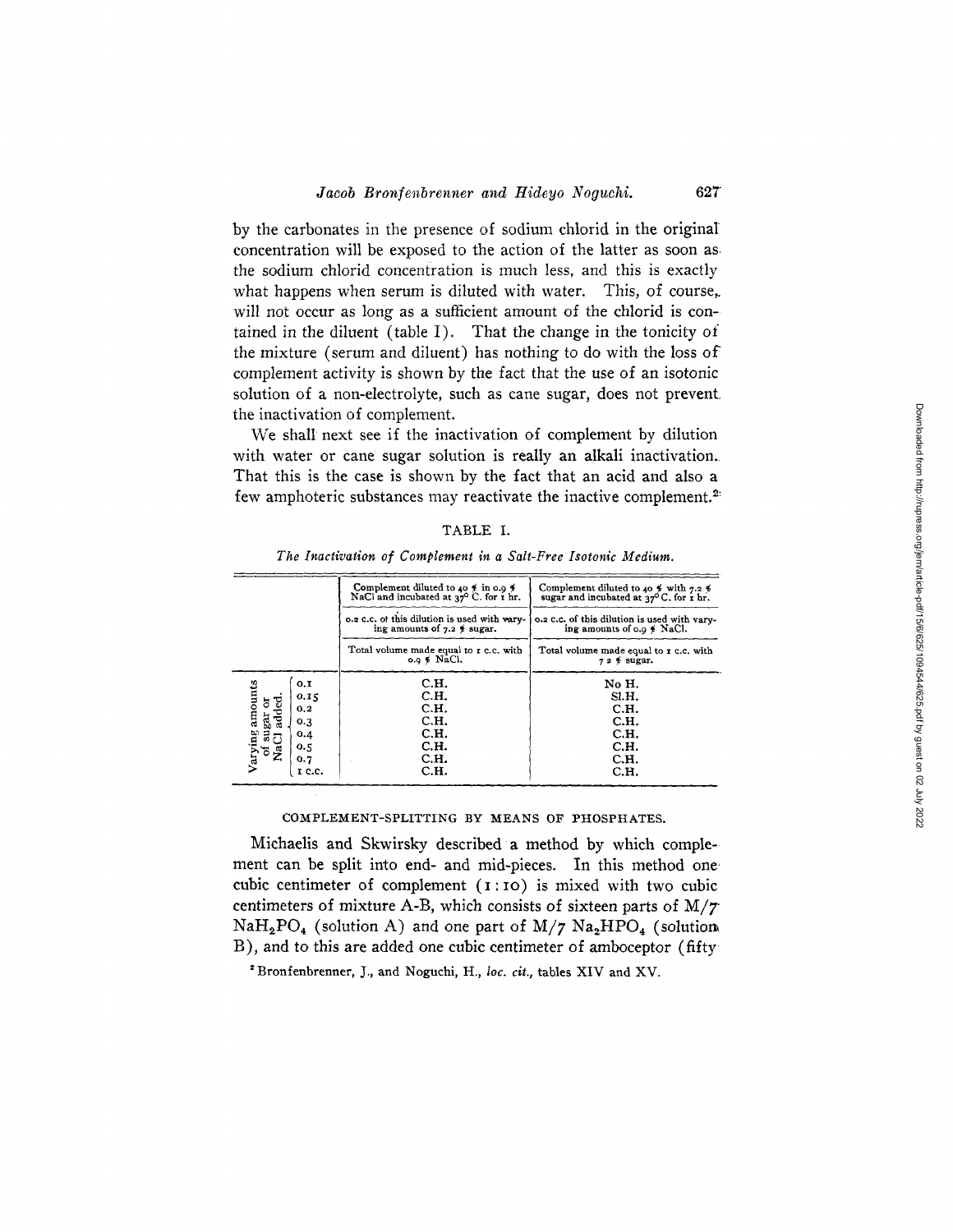| The Effect of Hydrochloric Acid upon the Inactivation of Complement by Distilled Water.    |                |                   |                          |         |                 |       |                                                   |                          |                    |                     |  |
|--------------------------------------------------------------------------------------------|----------------|-------------------|--------------------------|---------|-----------------|-------|---------------------------------------------------|--------------------------|--------------------|---------------------|--|
|                                                                                            |                | 0.5 C.C. 0.4 C.C. | 0.3 C.C.                 |         |                 |       | $ 0.2 cC. 0.15 C.C. 0.1 cC. 0.07 C.C. 0.05 C.C. $ |                          | $0.04$ C.C.        | 0.03 C.C. 0.02 C.C. |  |
| Native complement + 0.9% NaCl j 1.0 c.c.<br>0.0 C.C.<br>added after 15 min.                |                |                   |                          |         |                 |       |                                                   | ਾਂ<br>ਹਵਾ                | F.C.H. SI.H. No H. |                     |  |
| Complement + distilled water + $10\%$ } $8.2$ c.c.<br>0.8 c.c.<br>NaCl added after 15 min. |                |                   |                          |         |                 | СH.   | F.C.H.                                            | $\overline{\text{S}}$ H. | Tr.H.              | No H.               |  |
| Complement + distilled water + $10\%$ $\frac{1.9}{8.2}$ e.e.<br>NaCl added after 30 min.   | 0.8 c.c. No H. |                   |                          |         |                 |       |                                                   |                          |                    |                     |  |
| N/25 in 10% NaCl added after 15 { 8.2 c.c.<br>Complement HCI N/250 + NaOH (1.0 c.c.)       |                |                   |                          |         |                 |       |                                                   |                          |                    |                     |  |
| ا : ن<br>3 ده<br>Complement HCI N/250 + NaOH (1.0 c.c.                                     |                | $\overline{a}$    | F.C.H.                   |         | $SLH$ , $SLH$ . | No H. |                                                   |                          |                    |                     |  |
| N/25 in 10% NaCl added after 30 { 8.2 c.c.                                                 |                |                   |                          |         |                 |       |                                                   |                          |                    |                     |  |
| 0.8 c.c.                                                                                   |                | $\overline{H}$    | F.C.H.                   | $SLH$ . | $SLH$ .         | No H. |                                                   |                          |                    |                     |  |
| Complement HCl N/250 + NaOH [1.0 c.c.]                                                     |                |                   |                          |         |                 |       |                                                   |                          |                    |                     |  |
| 0.8 c.C<br>N/25 in 10% NaCl added after 2 { 8.2 c.c.                                       |                | $\frac{1}{15}$    | F.C.H. SI.H. Tr.H. No H. |         |                 |       |                                                   |                          |                    |                     |  |
| Complement $+$ 0.9% NaCl after 2 $j$ 1.0 c.c.                                              |                |                   |                          |         |                 |       |                                                   |                          |                    |                     |  |
| 0.0 C.C.<br>hrs. (control).                                                                |                |                   |                          |         |                 |       |                                                   | ー<br>ご                   | Mch.H.             |                     |  |

TABLE II.

 $\bar{\mathcal{A}}$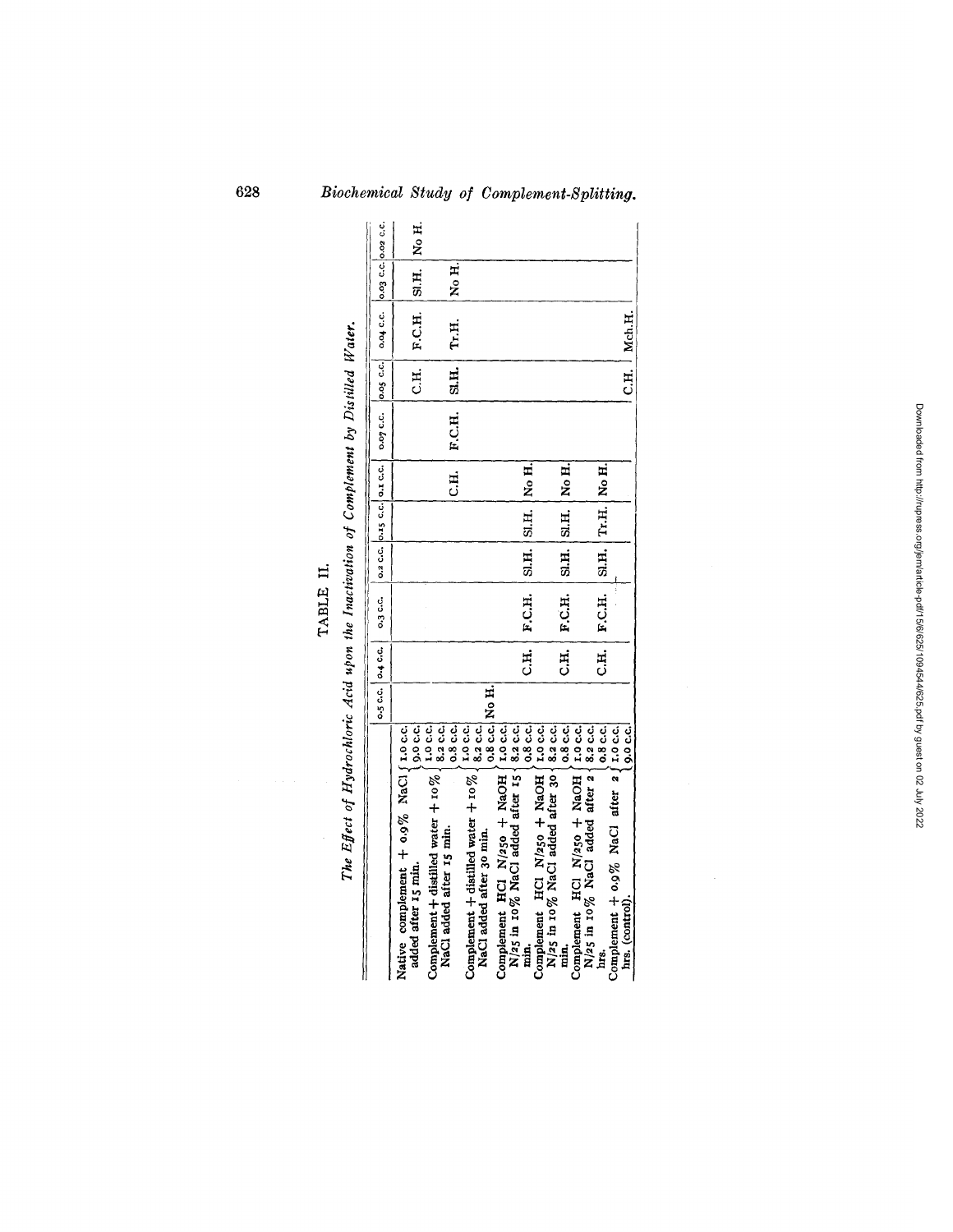units) and one cubic centimeter of 5 per cent. sheep corpuscles. After incubation for one hour at  $37^\circ$  C. the mixture is centrifugalized and the supernatant fluid is separated from the deposited corpuscles. To the supernatant fluid, two cubic centimeters of solution B are added and the whole is called the end-piece. The corpuscles are suspended in salt solution and are used as persensitized corpuscles (sensitized and carrying the mid-piece of complement). When the persensitized corpuscles are mixed with the end-piece they undergo hemolysis, while the sensitized corpuscles are not acted upon by the end-piece.

The above phenomenon is probably explained by the fact that complement is highly sensitive to the action of various acids, alkalis, and salts, and undergoes a reversible inactivation. It is not at all improbable, therefore, that the mixture of solutions A and B, which is strongly acid to phenolphthalein, renders the complement inactive, while the persensitization goes on without hinderance in the same medium. The acidity of the supernatant fluid is, in this instance, to a certain degree reduced by the later addition of solution B so that the inactivated complement, which is near the border of rever-

|                                                                            | Reaction of r c.c.                |                                             |                                | Anticomplementary<br>activity upon 0.04 c.c. of<br>$complement + 2 units$ of<br>amboceptor. |
|----------------------------------------------------------------------------|-----------------------------------|---------------------------------------------|--------------------------------|---------------------------------------------------------------------------------------------|
|                                                                            | Indigo-alizarin.                  | Phenolphthalein.                            | Complete<br>hemolytic<br>dose. | Non-hemo-<br>lytic dose.                                                                    |
| Solution A.<br>27.4 gm. NaH <sub>2</sub> PO <sub>4</sub> per 1,000<br>c.c. | Acid<br>$+0.4$ c.c.<br>NaOH N/100 | Acid<br>24 c.c.<br>NaOH N/100               | 0.07 c.c.                      | 0.2 C.C.                                                                                    |
| Solution B.<br>51.4 gm. Na <sub>2</sub> HPO <sub>4</sub> per 1,000<br>c.c. | Alkali<br>15 c.c.<br>HC1 N/100    | Alkali<br>0.7 c.c.<br>$-HCl$ N/100 0.5 c.c. |                                | c.c.<br>т.                                                                                  |
| Mixture $A - B$ .<br>$16$ c.c. $A + I$ c.c. $B$ .                          | Alkali<br>0.45 c.c.<br>HCl N/100  | Acid<br>22 C.C.<br>NaOH $N/100$ 0.1 c.c.    |                                | $0.25$ C.C.                                                                                 |
| Neutralized Mixture.<br>1 c.c.A-B+1 c.c. B.                                |                                   |                                             | $0.5$ c.c.                     | c.c.<br>т.                                                                                  |

## TABLE III.

## *Reaction and Antlcomplementary Activity of Different Mixtures of Phosphates.*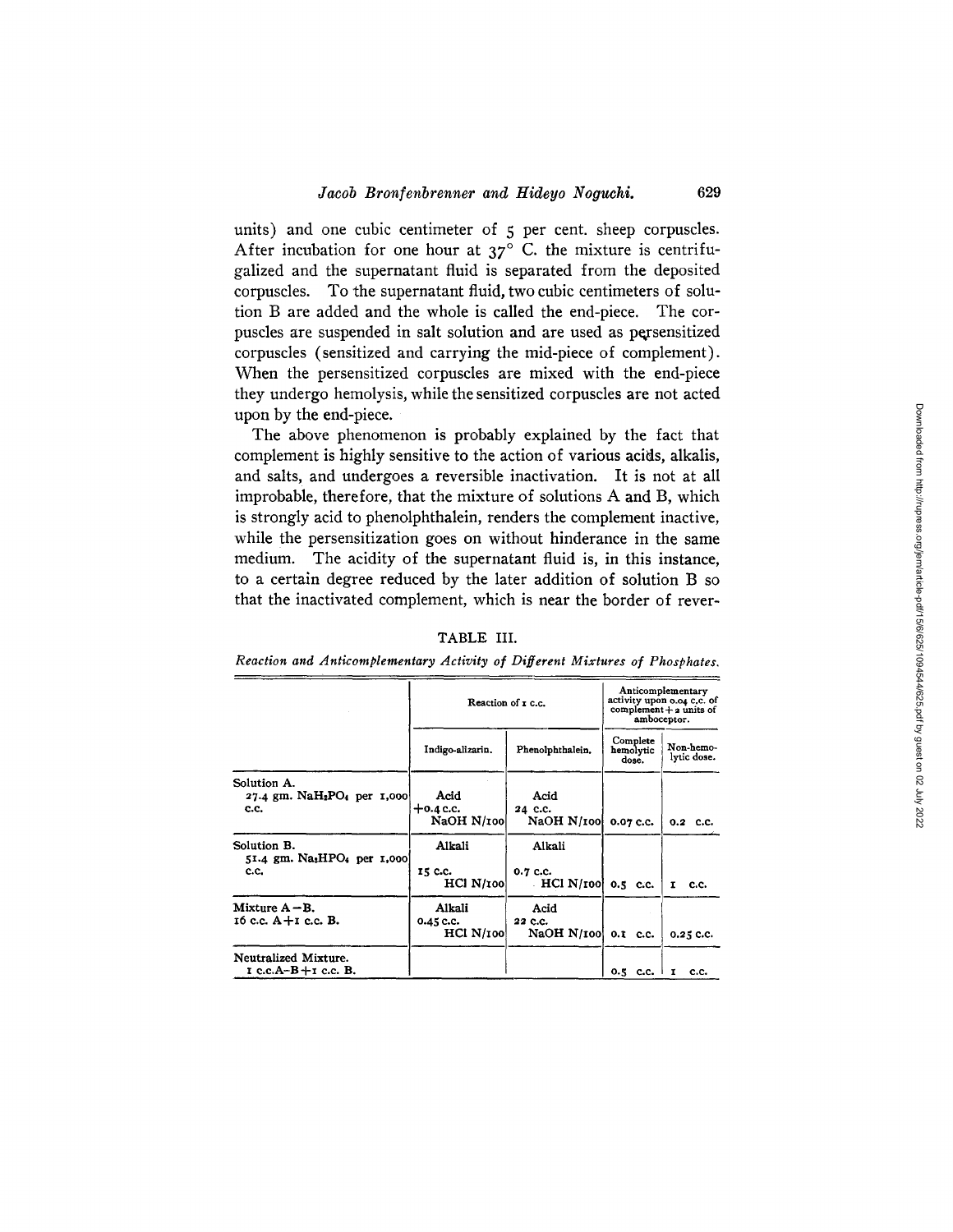sion, regains its activity whenever an adequate quantity of certain alkali (table IV) or amphoteric compounds is introduced (table V).

## TABLE IV.

*Reactivation of Complement Inactivated by Phosphates.* 

|                                                                                                                     |      |                                         |                                     |      |      | NaOH $N/1$ in c.c.                       |              |       |      |                                              |        |
|---------------------------------------------------------------------------------------------------------------------|------|-----------------------------------------|-------------------------------------|------|------|------------------------------------------|--------------|-------|------|----------------------------------------------|--------|
|                                                                                                                     | 0. I | 0.07                                    | 0.05                                | 0.03 | 0.02 | 0.01                                     | 0.005        | 0.001 |      | 0.0007                                       | 0.0005 |
| Complement <sup>3</sup> $0.04$ c.c.)<br>$+27.4/1,000\mathrm{NaH}_2\mathrm{PO}_4$<br>0.2 c.c. in each tube $+$       |      |                                         | Alkali hemolysis.                   |      |      |                                          |              |       |      |                                              |        |
| 3 units of amboceptor.                                                                                              |      |                                         |                                     | C.H. | C.H. | С.Н.                                     | C.H.         | No H. |      | No H.                                        | No H.  |
|                                                                                                                     |      |                                         | Zone neutral to<br>phenolphthalein. |      |      |                                          |              |       |      | Zone neutral to alizarin-<br>indigo-carmin.  |        |
|                                                                                                                     |      |                                         |                                     |      |      | $HCl N/I$ in c.c.                        |              |       |      |                                              |        |
|                                                                                                                     | 0.2  | O, I                                    | 0.07                                | 0.05 | 0.03 | 0.0275                                   | $0.025$ 0.02 |       | 0.01 | 0,007                                        | 0.005  |
| $Complement3$ 0.04 c.c.)<br>$+$ 51.4/1,000 Na <sub>2</sub> HPO <sub>4</sub><br>$\overline{1}$ c.c. in each tube $+$ |      | Acid he-<br>molysis.                    |                                     |      |      |                                          |              |       |      |                                              |        |
| 3 units of amboceptor.                                                                                              |      |                                         | No H.                               | SLH. |      | C.H. Sl.H. No H. No H. No H. No H. No H. |              |       |      |                                              |        |
|                                                                                                                     |      | Zoneneutral<br>to phenol-<br>phthalein. |                                     |      |      |                                          |              |       |      | Zone neutral to ali-<br>zarin-indigo-carmin. |        |

From the foregoing experiments it will be seen that the inactivated complement is to be found in the supernatant fluid in a reversible state. The reversion is accomplished by relieving the complement of the acid reaction by any suitable substance. The reason that the, corpuscles digested in the Michaelis-Skwirsky mixture are capable of reversing the inactivated complement may be due to the absorption of a certain amount of serum constituents (probably the globulin fraction), also the absorption of the alkaline phosphate by certain constituents of the cells. It appears from the following experiments that the presence of amboceptor has a certain influence in enabling the corpuscles to absorb them, because without the amboceptor the persensitization is seen to be less complete (table VI).

That the end-piece of complement as obtained by the method of Michaelis and Skwirsky is in a general way similar to those obtained by other processes is well shown in the following experiments. It is most striking that alanin plays beautifully the rôle of the midpiece with all end-pieces here studied (table VII, C).

<sup>3</sup> The complement was incubated with the phosphates at  $37^\circ$  C. for 30 minutes, then alkali and acid, respectively, were added and the whole was reincubated for 30 minutes.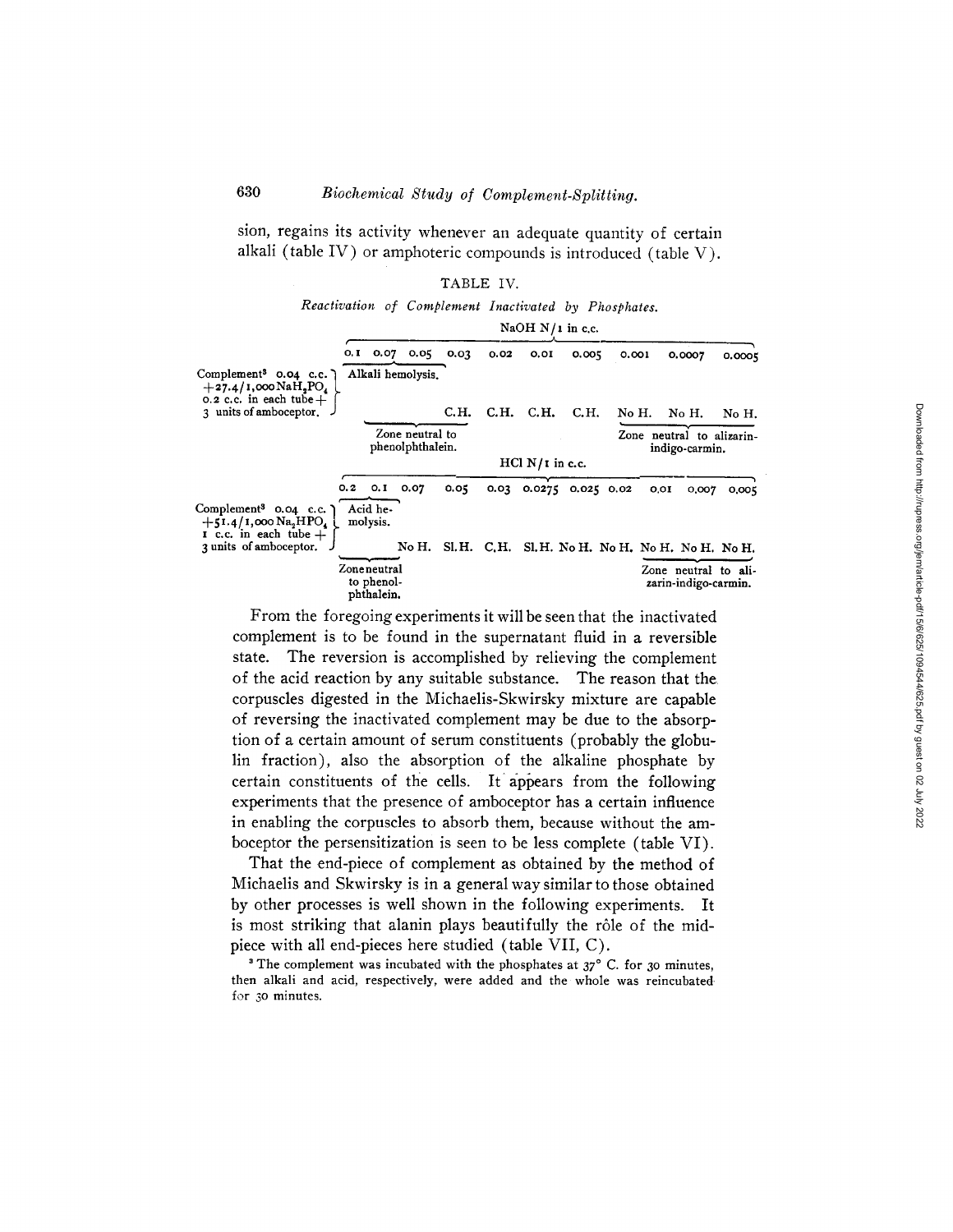| 仁<br>α<br>۴ |  |
|-------------|--|

Reactivation of Complement Inactivated by Phosphates.

| Complement o.o4 c.c.+Na <sub>2</sub> HPO <sub>4</sub> (solution 51.4gm./1.000) 1 c.c. in each tube incubated for 30 minutes at 37 <sup>0</sup> C. Then varying amounts of reacti-<br>vating substances were added, the volume brought to a c.c. in each tube and incubated for 30 minutes at $3r^0$ C.; finally 10 units of amboceptor<br>and 0.1 c.c. of a 10 x 10.0 c. of a 10% suspension of corpuscles were added |                |                 |                    |                                                        |                   |                                                                                                                                    |                             |              |                 |       | (No comple-<br>Na <sub>2</sub> HPO <sub>4</sub> .<br>ment.) |                |
|-----------------------------------------------------------------------------------------------------------------------------------------------------------------------------------------------------------------------------------------------------------------------------------------------------------------------------------------------------------------------------------------------------------------------|----------------|-----------------|--------------------|--------------------------------------------------------|-------------------|------------------------------------------------------------------------------------------------------------------------------------|-----------------------------|--------------|-----------------|-------|-------------------------------------------------------------|----------------|
|                                                                                                                                                                                                                                                                                                                                                                                                                       | o.og c.c.      | 0.1 C.C.        | 0.2 C.C.           |                                                        | <b>0.4 C.C.</b>   | <b>O.5</b> C.C.                                                                                                                    | 0.6 c.c.                    | $ $ 0.7 C.C. |                 |       |                                                             |                |
| Serum 56° C. (sheep)<br>Egg-white (1:5)                                                                                                                                                                                                                                                                                                                                                                               |                |                 | No H.              | SI.H.                                                  | Mch.H.<br>Nо H.   | SI.H.<br>н.<br>С                                                                                                                   | F.C.H.                      | E.           | н.<br>С         |       |                                                             | No H.<br>No H. |
| HCl N/10 in 0.9% NaCl.<br>Alanin 3% in NaCl<br>$(0.9\%)\ldots$                                                                                                                                                                                                                                                                                                                                                        | No H.<br>No H. | F.C.H.<br>SI.H. | F.C.H.<br>ні<br>Сі | ÷.<br>CН.                                              | SI.Н.             | No H.                                                                                                                              |                             |              |                 |       | $N_0$ H. $C$ . H.                                           | No H.          |
| Noreactivating substances                                                                                                                                                                                                                                                                                                                                                                                             |                |                 |                    |                                                        |                   |                                                                                                                                    |                             |              |                 | No H. |                                                             |                |
|                                                                                                                                                                                                                                                                                                                                                                                                                       |                |                 |                    |                                                        |                   | Same as above except that 0.2 c.c. $\mathrm{NaH_2PO_4}$ (solution 27.4/1,000) was used instead of 1 c.c. of $\mathrm{Na_2HPO_4}$ . |                             |              |                 |       | No comple-<br>NaH2PO4.<br>ment.)                            |                |
|                                                                                                                                                                                                                                                                                                                                                                                                                       | 0.05 C.C.      | o.1 C.C.        | 0.2 C.C.           | o.3 c.c.                                               | <b>D.4 C.C.</b>   | o.5 c.c.                                                                                                                           | $0.6$ C.C. $\vert 0.7$ C.C. |              | 1 c.c. Control. |       | $\ddot{\circ}$                                              | s.             |
| Egg-white $(1:5)$<br>Serum 56 $^{\circ}$ C. (sheep)                                                                                                                                                                                                                                                                                                                                                                   | Tr.H.          | $\frac{1}{5}$   | н.<br>С            | $\overline{\text{H}}$ , $\overline{\text{H}}$ ,<br>сн. | Sl. H.<br>н.<br>С | F.C.H.<br>F.C.H.                                                                                                                   | No H.<br>SI.H.              | No H.        |                 |       |                                                             |                |
| NaOH N/10 in 0.9% NaCl<br>Alanin 3% in 0.9% NaCl                                                                                                                                                                                                                                                                                                                                                                      | F.C.H.         | СH.             | E.                 | сн.                                                    | F.C.H.            | No H.<br>SI.H.                                                                                                                     | No H.                       | Sl.H.        | F.C.H.          |       | No H. C.H.                                                  |                |
| No reactivating substances                                                                                                                                                                                                                                                                                                                                                                                            |                |                 |                    |                                                        |                   |                                                                                                                                    |                             |              |                 | No H. |                                                             |                |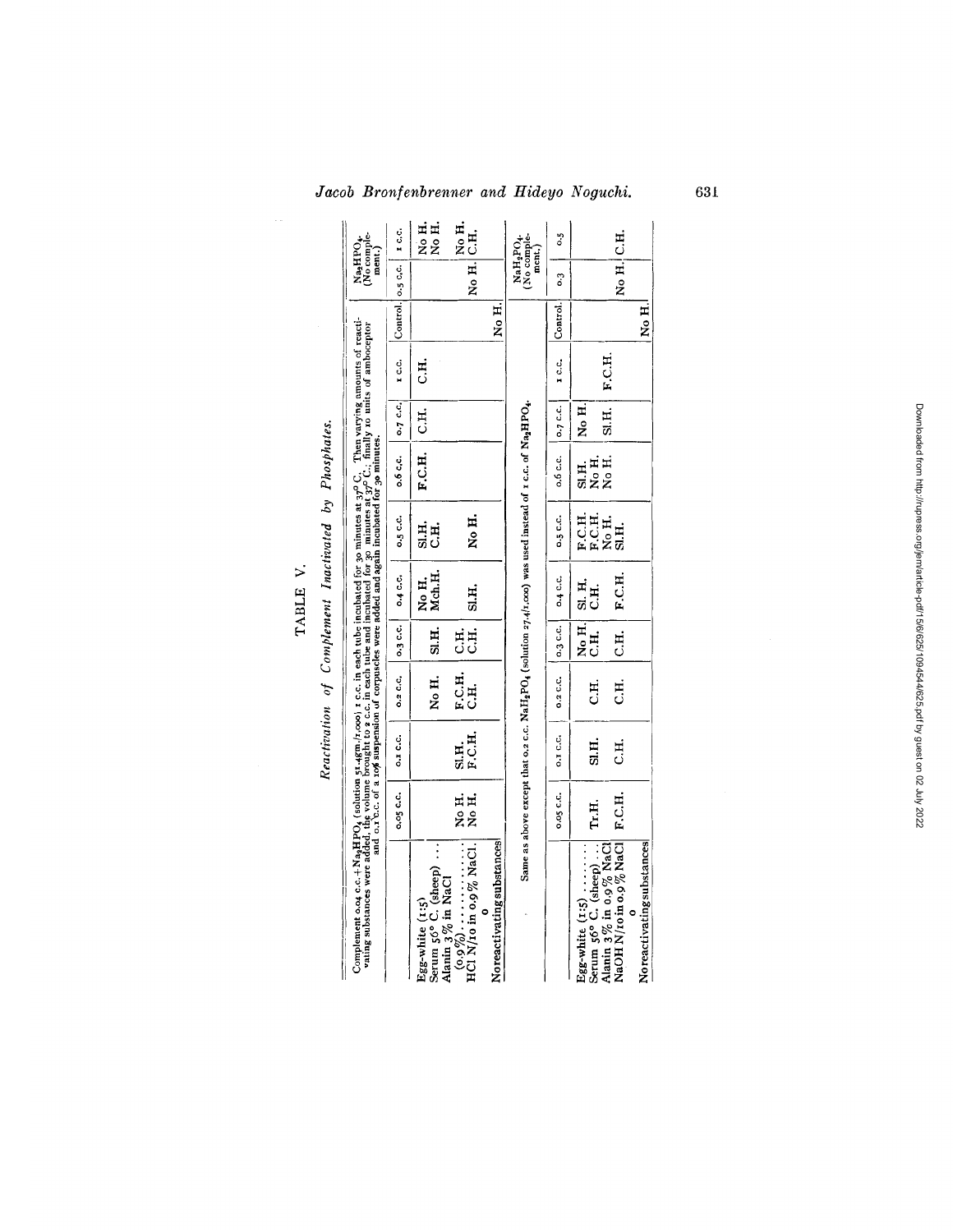|         |                                                                                                                                                                      | Can Corpuscies be Persenstitued without Amboceptor, or Complement, or Both?                                                                                                                                                                                                    |                                                                                                                                    |                                                     |                                                                                                                     |                                                                                            |
|---------|----------------------------------------------------------------------------------------------------------------------------------------------------------------------|--------------------------------------------------------------------------------------------------------------------------------------------------------------------------------------------------------------------------------------------------------------------------------|------------------------------------------------------------------------------------------------------------------------------------|-----------------------------------------------------|---------------------------------------------------------------------------------------------------------------------|--------------------------------------------------------------------------------------------|
| Tubes.  |                                                                                                                                                                      |                                                                                                                                                                                                                                                                                |                                                                                                                                    |                                                     |                                                                                                                     |                                                                                            |
|         | Complement<br>Amboceptor<br>(01:1)<br>Corpuscles<br>(5%)                                                                                                             | Mixture A-B 0.4 c.c. Mixture A-B 0.4 c.c. Mixture A-B 0.4 c.c. Mixture A-B 0.4 c.c. Mixture A-B 0.4 c.c. Mixture A-B<br>(20 units) $0.2$ c.c. (20 units) $0.2$ c.c. (20 units) $0.2$ c.c.<br>0.2 C.C. ment (I:10) 0.2 C.C.<br>Heated comple-<br>Corpuscles<br>0.2 c.c. $(5\%)$ | Amboceptor Amboceptor NaCl 0.9% 0.2 c.c. Amboceptor<br>$\sim$ 0.9% NaCl $\sim$ 2 c.c. Complement<br>Corpuscles<br>0.2 c.c. $(5\%)$ | 0.2 C.C<br>Corpuscles<br>(01:1)<br>0.2 c.c. $(5\%)$ | NaCl (0.9%) 0.2 c.c. Corpuscles<br>0.2 C.C. $(110)$ 0.2 C.C. $(110)$<br>$(20 \text{ units})$ 0.2 c.c.<br>Complement | 0.2 C.C.<br>0.2 C.C.<br>NaCl (0.9%) 0.6 c.c.<br>¢<br>Amboceptor o<br>Complement<br>$(5\%)$ |
| Remarks |                                                                                                                                                                      | Heated complement                                                                                                                                                                                                                                                              | No complement                                                                                                                      | No amboceptor                                       | No corpuscles                                                                                                       | No mixture A-B<br>No amboceptor                                                            |
|         |                                                                                                                                                                      | All mixtures incubated for 60 minutes at $37^{\circ}$ C. and corpuscles separated by centrifugalization (to be used later).                                                                                                                                                    |                                                                                                                                    |                                                     |                                                                                                                     |                                                                                            |
|         |                                                                                                                                                                      | o.4 c.c. of solution B (NagHPO <sub>4</sub> ) added to all the supermatant fluids except the last (6).                                                                                                                                                                         |                                                                                                                                    |                                                     |                                                                                                                     | 0.4 c.c. NaCl added.                                                                       |
|         | To the different amounts of the supernatant fluid of each tube the corpuscles of each of the other tubes were added and again incubated; results taken after 1 hour. |                                                                                                                                                                                                                                                                                |                                                                                                                                    |                                                     |                                                                                                                     |                                                                                            |
|         |                                                                                                                                                                      |                                                                                                                                                                                                                                                                                | (Continued on page 633)                                                                                                            |                                                     |                                                                                                                     |                                                                                            |

*~9* 

|        | ξ<br>Z |
|--------|--------|
| Щ      |        |
| ڀ<br>≏ | ż<br>₿ |
| H      | z<br>Š |

# **632** *Biochemical Study of Complement-Splitting.*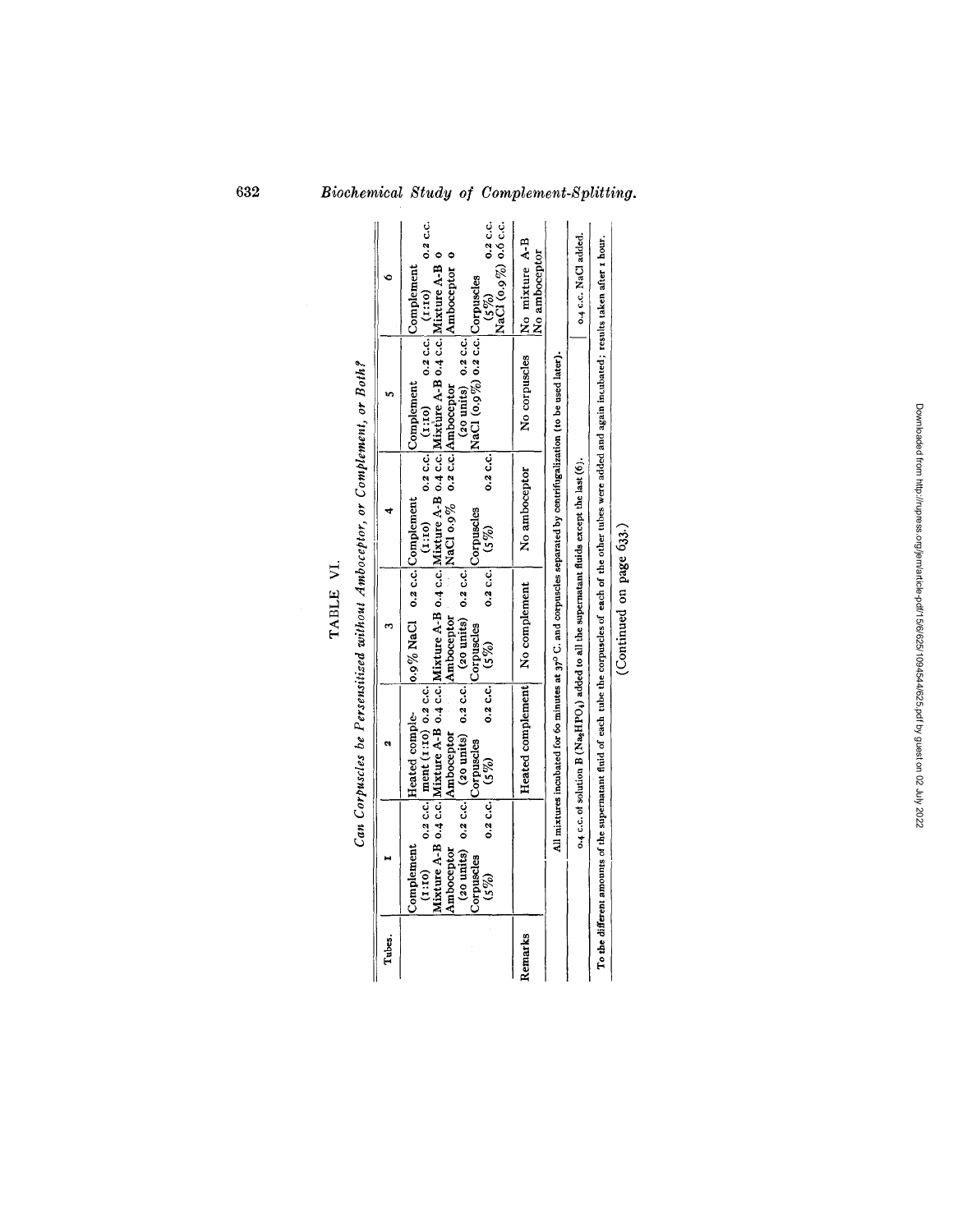| Corpuscles from tubes.                    |                       |                                       | Supernatant fluid from tube r.         |                   |                   |                       | Supernatant fluid from tube 2. |                       |                       | Supernatant fluid from tube 3.               |              |
|-------------------------------------------|-----------------------|---------------------------------------|----------------------------------------|-------------------|-------------------|-----------------------|--------------------------------|-----------------------|-----------------------|----------------------------------------------|--------------|
|                                           | 0.7 C.C.              |                                       | <b>o.5</b> C.C.                        | o.3 C.C.          | 0.2 C.C.          | I C.C.                | 0.7 C.C.                       | .<br>.<br>.<br>.<br>. | ະເດ                   | 0.7 C.C.                                     | o.5 c.c.     |
|                                           |                       |                                       |                                        |                   |                   |                       |                                |                       |                       |                                              |              |
|                                           |                       |                                       |                                        |                   | No H.<br>No H.    |                       |                                |                       |                       |                                              |              |
|                                           |                       |                                       |                                        |                   |                   |                       |                                |                       |                       |                                              |              |
| $\mathbf{d}$                              | <b>HHHHH</b><br>COOKK |                                       | F.C.H.<br>F.C.H.H.<br>Mch.H.<br>S.H.H. | 보도<br>역도<br>역도 동물 |                   | <b>HHHHH</b><br>22222 |                                |                       |                       |                                              |              |
|                                           |                       |                                       |                                        |                   |                   |                       |                                |                       | nin<br>22222<br>22222 |                                              |              |
| puscles (5%) 0.2 c.c.<br>Non-treated cor- | F.C.H.                | $\sin$                                |                                        | No H.             |                   | No H.                 |                                |                       | No H.                 |                                              |              |
|                                           |                       | Supernatant fluid from tube 4.        |                                        |                   |                   |                       | Supernatant fluid from tube 5. |                       |                       | Supernatant fluid from tube 6.               |              |
| Corpuscles from tubes.                    |                       |                                       |                                        |                   |                   |                       |                                |                       |                       |                                              |              |
|                                           | 0.7 C.C.              | 0.5 C.C.                              | <b>0.3</b> C.C.                        | 0.2 C.C.          | $0.7$ C.C.        | <b>0.5</b> C.C.       | <b>0.3 C.C.</b>                | 0.2 C.C.              | 0.3 C.C.              | 0.2 C                                        | o.15 C.C.    |
|                                           |                       | F.C.H.<br>Mch.H.                      | Tr.H.                                  | No H.             |                   | SI.H.                 |                                |                       |                       |                                              |              |
|                                           |                       |                                       |                                        |                   |                   | Mch.H.<br>Mch.H.      |                                |                       |                       |                                              |              |
|                                           | <b>HHHHH</b><br>UUUUU | Mch.H.                                | No H.<br>Tr.H.<br>No H.                | No H.             | ਜ਼ਜ਼ਜ਼ੵ<br>ਜ਼ਖ਼ਜ਼ |                       | nin<br>22222                   |                       | ヸヸヸヸヸ<br>ヷヷヷヷヷ        | Mch.H.<br>Mch.H.<br>Mch.H.<br>Sl.H.<br>Sl.H. | nii<br>22222 |
|                                           |                       | SLH.<br>Mch.H.                        |                                        |                   |                   | No H.                 |                                |                       |                       |                                              |              |
|                                           |                       |                                       | Tr.H.?                                 | No H.             | F.C.H.            | Mch.H.                |                                |                       |                       |                                              |              |
| Non-treated cor-<br>puscles $(5\%)$       |                       |                                       |                                        |                   |                   |                       |                                |                       |                       |                                              |              |
| 0.2 C.C.                                  | н.<br>С               | $SLH$ .                               | No H.                                  |                   | F.C.H.            | Mch.H.                | No H.                          |                       | E.                    | Mch.H.                                       | No H.        |
|                                           |                       |                                       |                                        |                   |                   |                       |                                |                       |                       |                                              |              |
|                                           |                       | Amboceptor (20 units) 0.2 c.c. added. |                                        |                   |                   |                       |                                |                       |                       | Amboceptor (20 units) 0.2 c.c.<br>added.     |              |

TABLE VI (Continued).

 $\hat{\mathcal{A}}$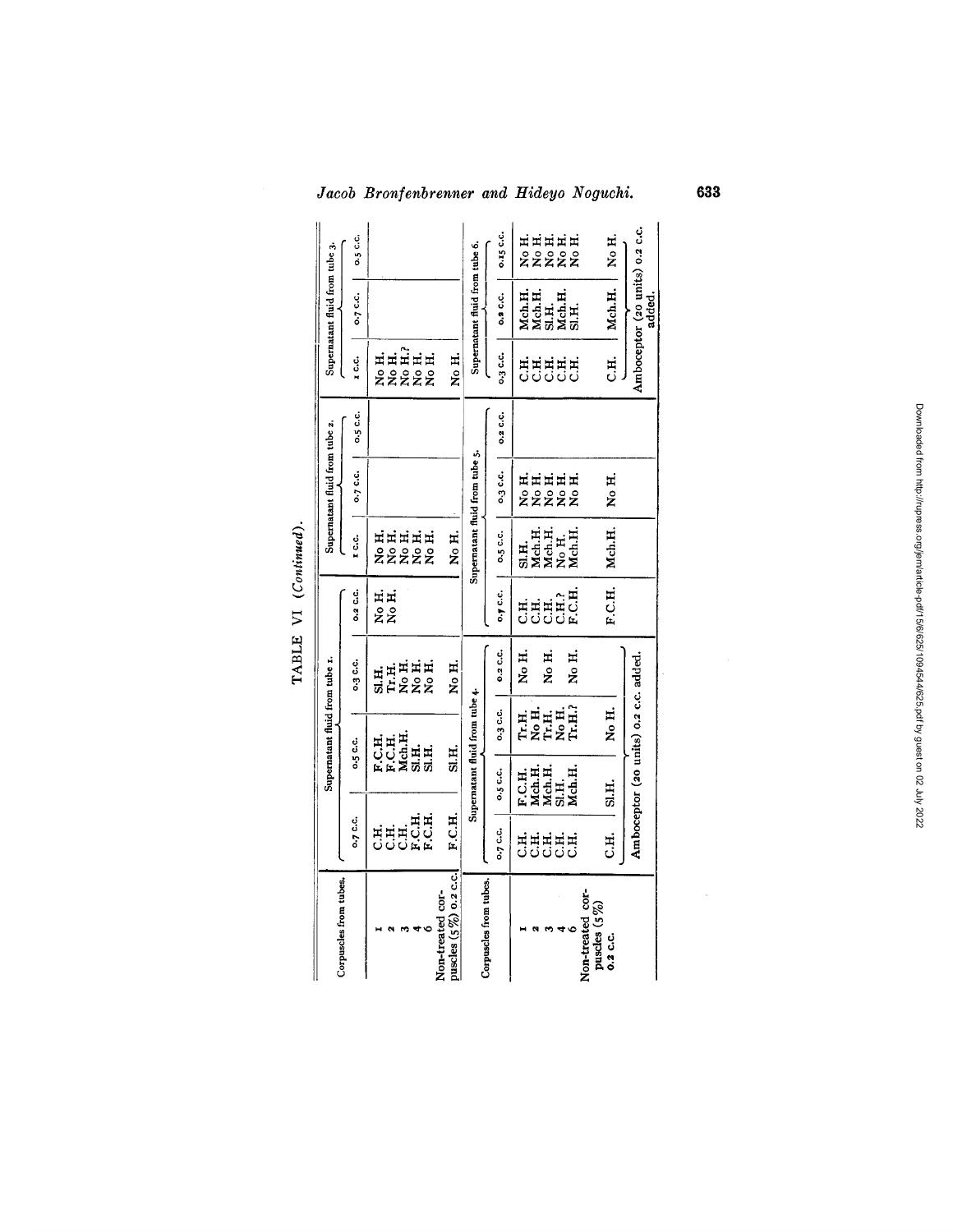|                                                                                                  | puscles + 50 units<br>5 % suspension<br>of amboceptor.<br>of fresh cor-<br>0.5 C.C. of | Same amount of<br>persensitized<br>corpuscles. | Same amount of<br>corpuscles.<br>sensitized                                                                                                                                                        | $+0.5$ c.c. of mid-<br>of amboceptor<br>piece (CO <sub>2</sub> ).                                                      |  | corpuscles + 50 units   corpuscles + 50 units  <br>$\circ$ -5 c.c. of 5 % fresh   $\circ$ -5 c.c. of 5 % fresh  <br>of amboeptor<br>+0.5 c.c. HCl<br>mid-piece. | $\alpha$ , s c.c. of $5\frac{6}{5}$<br>fresh corpuscles | $+0.3$ c.c. of $3%$<br>$+50$ units of<br>amboceptor |
|--------------------------------------------------------------------------------------------------|----------------------------------------------------------------------------------------|------------------------------------------------|----------------------------------------------------------------------------------------------------------------------------------------------------------------------------------------------------|------------------------------------------------------------------------------------------------------------------------|--|-----------------------------------------------------------------------------------------------------------------------------------------------------------------|---------------------------------------------------------|-----------------------------------------------------|
| Amounts of end-piece used.                                                                       |                                                                                        |                                                | $0.5 \, \text{G.} \cdot \text{C.} \cdot \text{C.} \cdot \text{C.} \cdot \text{C.} \cdot \text{C.} \cdot \text{C.} \cdot \text{C.} \cdot \text{C.} \cdot \text{C.} \cdot \text{C.} \cdot \text{C.}$ | 0.5 C.C.    0.3 C.C.    0.5 C.C.                                                                                       |  | $0.3$ C.C.                                                                                                                                                      | 0.5 C.C.   0.3 C.C.                                     |                                                     |
| (B) End-piece (HCl) made neutral and<br>$(A)$ End-piece $(COi)$ made isotonic.                   |                                                                                        | No H. No H. C.H. C.H.                          |                                                                                                                                                                                                    | $ $ F.C.H. $ $ C.H. $ $ Mch.H. $ $ No H. $ $ C.H.                                                                      |  | н.<br>С                                                                                                                                                         | $C.H.$ $ CH.$                                           |                                                     |
| isotonic.                                                                                        |                                                                                        |                                                |                                                                                                                                                                                                    | No H.   No H.   C.H.   C.H.   SI.H.   No H.   K.H.   SI.H.   C.H.   C.H.                                               |  |                                                                                                                                                                 | SI.H. No H.                                             |                                                     |
| Amounts of Skwirsky's <sup>4</sup> end-piece used.                                               |                                                                                        |                                                |                                                                                                                                                                                                    | 2.5 GC- [1.5 GC- [2.5 GC- ] 2.5 GC- [2.5 GC- ] 2.5 GC- [2.5 GC- ] 2.5 GC- [2.5 GC- ] 1.5 GC-                           |  |                                                                                                                                                                 |                                                         |                                                     |
| (C) Skwirsky's end-piece neutralized by<br>solution B.                                           |                                                                                        |                                                |                                                                                                                                                                                                    | $N0$ H, $N0$ H, $ $ C, H, $ $ S, H, $ $ N <sub>0</sub> H, $ $ C, H, $ $ C, H, $ $ E, $ $ C, H, $ $ E, $ $ H, $ $ S, H, |  |                                                                                                                                                                 |                                                         |                                                     |
| *Skwirsky's end-piece being more diluted, it was necessary to increase the quantity accordingly. |                                                                                        |                                                |                                                                                                                                                                                                    |                                                                                                                        |  |                                                                                                                                                                 |                                                         |                                                     |

*~4 ¢,a .4 #4* 

*~4 <* 

 $\frac{1}{2}$ 

# **634** *Biochemical Study of Complement-Splitting.*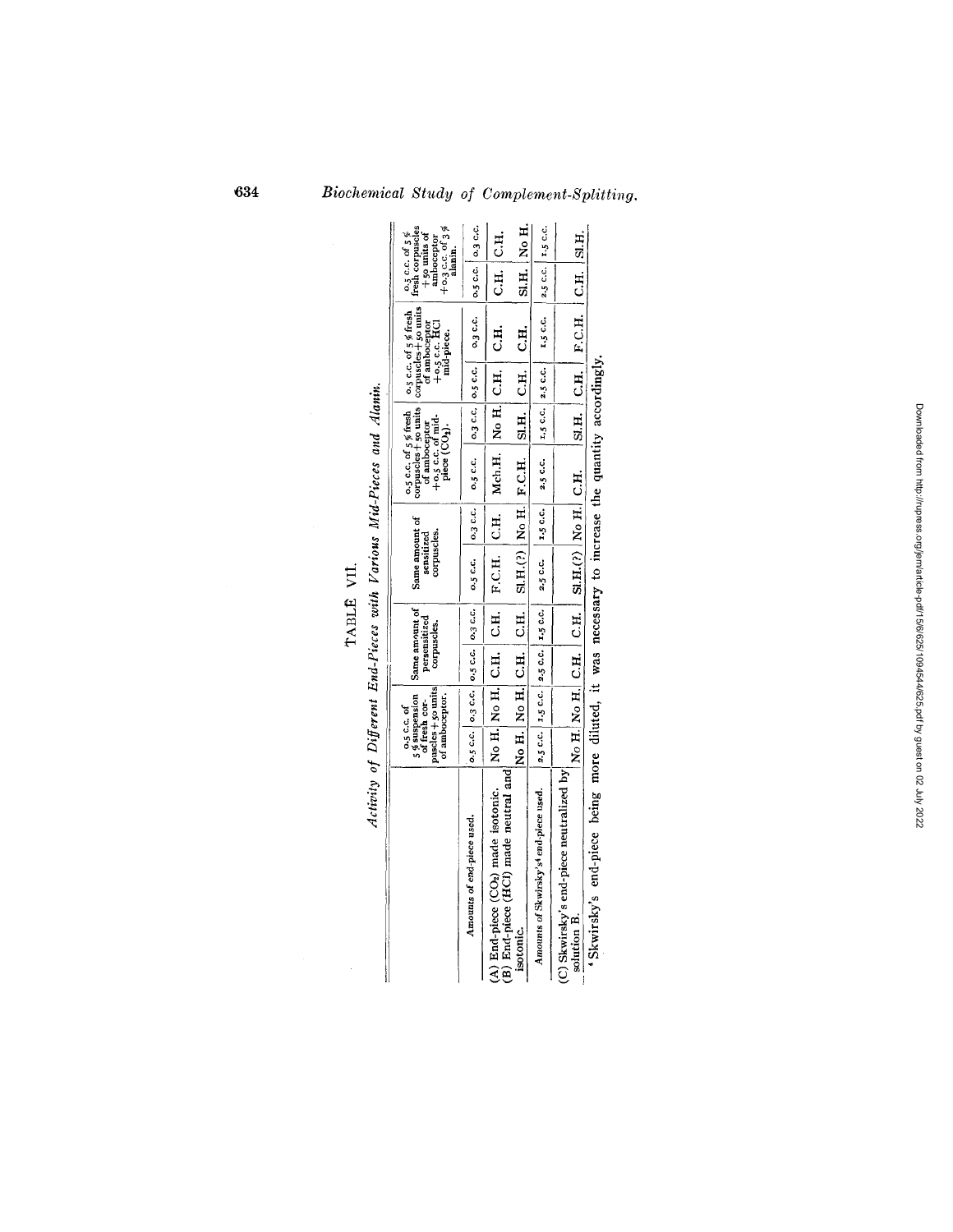COMPLEMENT-SPLITTING IN COMPLEMENT DEVIATION PHENOMENA.

Much more complicated is the phenomenon first described by Skwirsky, who found that the supernatant fluid of the mixture containing a positive syphilitic serum, syphilitic antigen, complement, sheep's corpuscles, and antisheep amboceptor, has the power to cause hemolysis upon a fresh lot of sheep corpuscles when the latter are previously persensitized. By the term of persensitization is meant the digestion of washed sheep corpuscles in a mixture of sixteen

## TABLE VIII.

*Action of Mixture A-B upon the Substances Concerned in the Wassermann Reaction.* 

| 1            | Each of the tubes contained this mixture $(1.5 c.c.)$ The<br>Syphilitic serum<br>tubes were incubated at 37° C. for 30 min. then vary-<br>(heated at $56^{\circ}$ C.) o.1 c.c.<br>ing amounts of A-B mixture were added and the volume<br>Antigen $(0.3 \%)$ 0.5 c.c.<br>was brought up to 2.5 c.c. with NaCl (0.9 $%$ ). After<br>(lipoids)<br>the second incubation for 30 min. at 37° C., o.5 c.c. of<br>Complement $(1:10)$ 0.5 c.c.<br>$5\%$ sheep corpuscles and $50$ units of amboceptor were<br>NaCl $(0.9%)$<br>0.4c.c.<br>added and the whole was again incubated for 30 min.<br>at $37^{\circ}$ C.<br>1,5, c. c. |
|--------------|-----------------------------------------------------------------------------------------------------------------------------------------------------------------------------------------------------------------------------------------------------------------------------------------------------------------------------------------------------------------------------------------------------------------------------------------------------------------------------------------------------------------------------------------------------------------------------------------------------------------------------|
|              | Varying amounts of<br>the mixture A-B.<br>I c.c. 0.7c.c. 0.5c.c. 0.3c.c. 0.2c.c. 0.Ic.c. 0.07c.c. 0.05c.c. 0                                                                                                                                                                                                                                                                                                                                                                                                                                                                                                                |
|              | Result of the hemo-<br>No H. No H. No H. No H. No H. No H. No H. No H. No H.<br>lytic test.                                                                                                                                                                                                                                                                                                                                                                                                                                                                                                                                 |
|              | In this series, corpuscles were digested with amboceptor and mixture A–B for 30 min.<br>at $37^{\circ}$ C., and then to each tube 1.5 c.c. of the above mixture of complement,<br>antigen, syphilitic serum, and NaCl were added. The amounts of substances used<br>were the same as above.                                                                                                                                                                                                                                                                                                                                 |
| $\mathbf{z}$ | Varying amounts of<br>mixture $A-B+$<br>corpuscles 5 %<br>$0.5$ c.c. $+$ ambo-<br>ceptor 50 units.<br>I c.c. 0.7 c.c. 0.5 c.c. 0.3c.c. 0.2 c.c. 0.1 c.c. 0.07c.c. 0.05c.c. 0                                                                                                                                                                                                                                                                                                                                                                                                                                                |
|              | Results of the hem-<br>olytic test after<br>additions of 1.5<br>c.c. of the above<br>SI.H. SI.H. SI.H. SI.H. SI.H. SI.H. SI.H. Tr.H. No H.<br>mixture (1).                                                                                                                                                                                                                                                                                                                                                                                                                                                                  |
|              | Corpuscles (0.5 c.c. of 5 % suspension) were digested for 30 min. at $37^{\circ}$ C. with com-<br>plement $(1:10)$ 0.5 c.c. $+$ amboceptor (50 units) 0.5 c.c. $+$ mixture A-B I c.c.;<br>then the corpuscles were separated by centrifugalization and acted upon by varying<br>amounts of mixture 1.                                                                                                                                                                                                                                                                                                                       |
| 3            | Amounts of mixture I<br>added ; total volume<br>made equal to 3.5<br>I c.c. 0.7c.c. 0.5c.c. 0.3c.c. 0.2c.c. 0.1 c.c. 0<br>c.c.                                                                                                                                                                                                                                                                                                                                                                                                                                                                                              |
|              | Results of the hemo-<br>lytic experiment. C. H. C. H. C. H. Sl. H. No H. (?) No H. No H.                                                                                                                                                                                                                                                                                                                                                                                                                                                                                                                                    |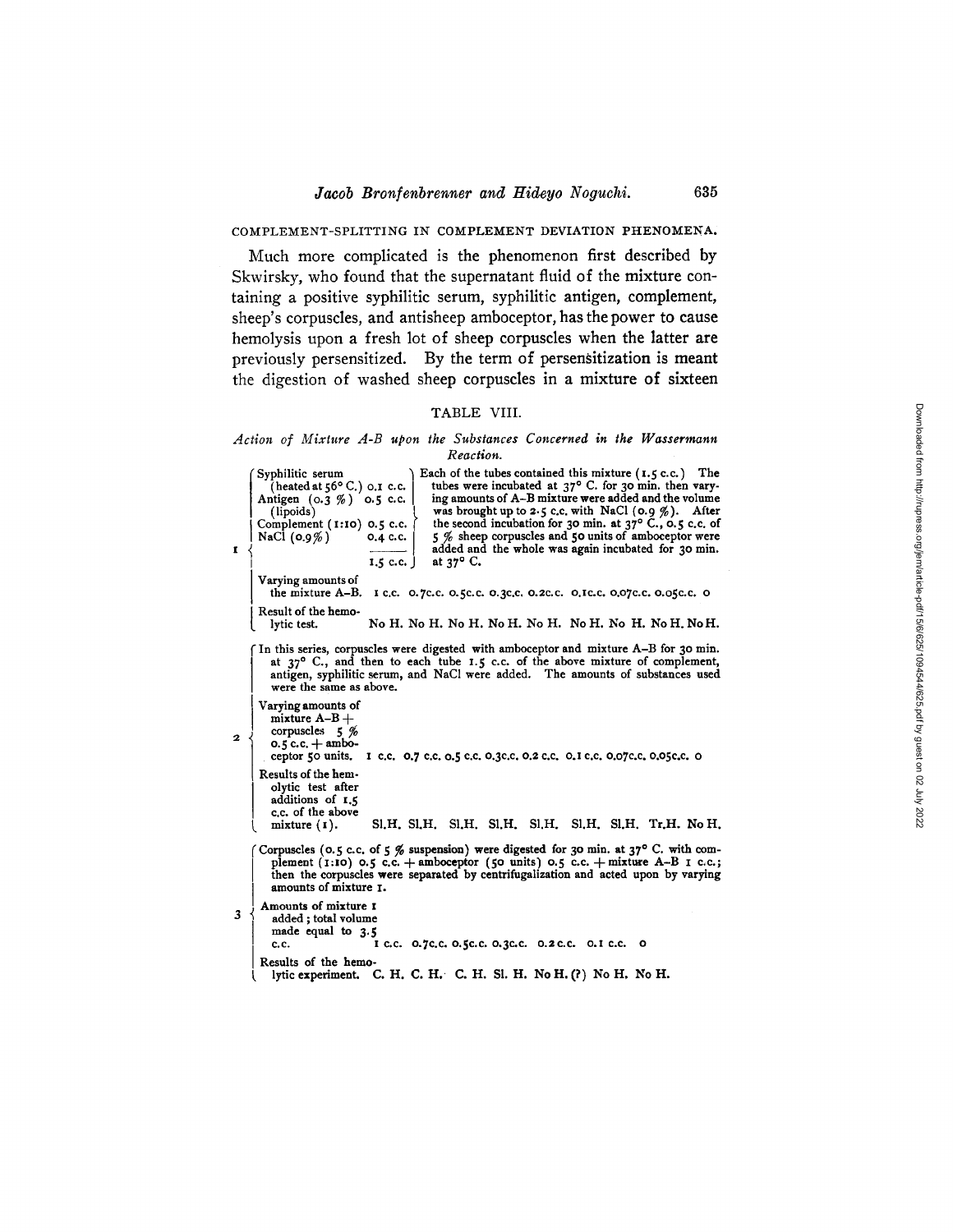parts of  $M/\gamma$  solution of  $NaH_2PO_4$  and one part of  $M/\gamma$  solution of Na<sub>2</sub>HPO<sub>4</sub>, to which a definite amount of complement and a large quantity of antisheep amboceptor have also been added (table IX, 2). The corpuscles digested in this mixture are hemolyzable by the supernatant fluid separated from a positive fixation test. The ordinary corpuscles with or without amboceptor are not hemolyzed by the supernatant fluid. Thus, this phenomenon was explained by them as being due to the presence of the end-piece of the complement in the supernatant fluid which, by virtue of the absorption of the mid-piece of complement by the sensitized corpuscles in the digestion procedure, becomes active upon the latter.

This phenomenon was confirmed by various investigators and we have also obtained a similar result (table IX).

Curiously enough, however, this apparent splitting of complement during the fixation by the Wassermann or Bordet-Gengou reaction does not take place when the antihuman hemolytic system is used (table X).

It is also interesting to note that the supernatant fluid of the Wassermann reaction which is quite active for the persensitized sheep corpuscles is almost inactive upon fresh sheep corpuscles when varying amounts of the mixture of solution A-B and fifty units of amboceptor are added (table XI, B). Apparently the addition of the A-B mixture and amboceptor alone is not sufficient to make the Wassermann supernatant fluid active. On the other hand, when the mixture A-B is allowed to act previously upon the sheep corpuscles with fifty units of antisheep amboceptor, the Wassermann supernatant fluid shows a certain amount of hemolytic effect. Here it seems as if the A-B mixture had so altered the corpuscles that they became to a certain extent hemolyzable by the Wassermann supernatant fluid (table XI).

It was also found that the persensitization of sheep corpuscles takes place in a hypertonic sodium chlorid or sugar solution, as indicated in the following experiments (table XII). At the same time it is interesting to notice that the Wassermann supernatant fluid is inactive upon the corpuscles persensitized when the medium is hypertonic.

The heating of the Wassermann supernatant fluid to  $56^{\circ}$  C. for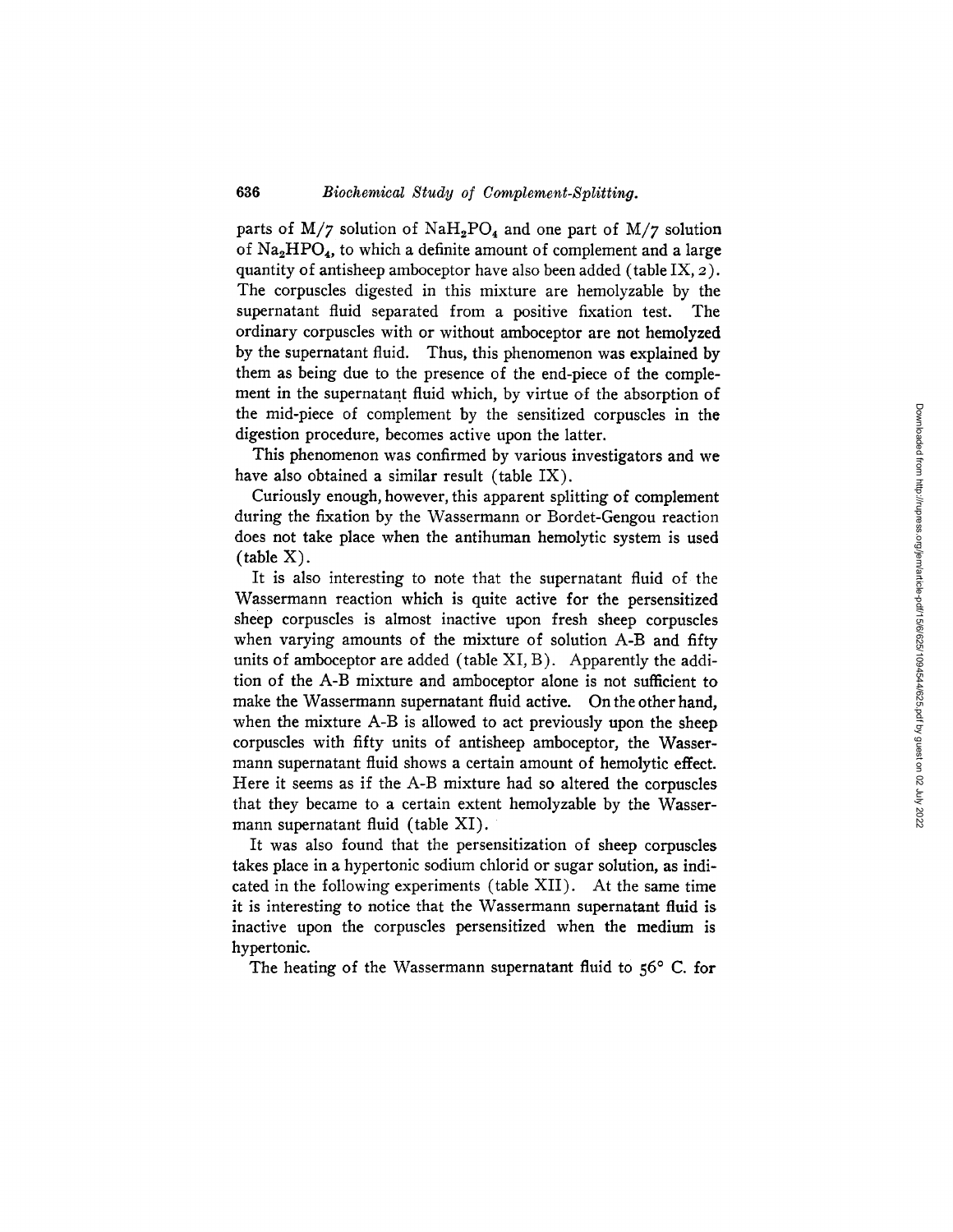|                                             | 2.5 C.C.                                                                                                            |                                                                                                                                 |                                                                                                                                                               |                                      | $+$ Alanin $3$<br>o.3 c.c.                                | CH.<br>GH.<br>No H.                                                                                                     |
|---------------------------------------------|---------------------------------------------------------------------------------------------------------------------|---------------------------------------------------------------------------------------------------------------------------------|---------------------------------------------------------------------------------------------------------------------------------------------------------------|--------------------------------------|-----------------------------------------------------------|-------------------------------------------------------------------------------------------------------------------------|
| Designated as sensitized corpuscles.        | Suspension of corpuscles (10 \$) 2.5 c.c.                                                                           | Then corpuscles were separated by centrifugalization<br>and resuspended in o.5 c.c. of o.9 # NaCl<br>Incubated 60 min. at 37°C. | Complement $(x; x; y)$ o.g c.c. $+$ NaCl $(\infty, \emptyset, \emptyset)$ r c.c.<br>(o.g c.c. of complement $x; x;$ diluted in $x, y$ c.c. of salt solution). | of sensitized corpuscles.            | $+$ Mid-piece <sup>5</sup><br>(CO <sub>2</sub> ) $_{1:1}$ | Mch.H.<br>No H.<br>H.<br>C                                                                                              |
|                                             | Amboceptor (50 units)                                                                                               |                                                                                                                                 |                                                                                                                                                               | $+ 0.5c$                             | $+$                                                       | F.C.H.<br>SI.H.<br>No H.<br>ਸ਼ੁੰਸ਼ੁੰ<br>ਹਹਿੰਹ                                                                           |
|                                             |                                                                                                                     |                                                                                                                                 |                                                                                                                                                               |                                      |                                                           | No H.<br>.<br>면로<br>이 역                                                                                                 |
|                                             | 0.5 C.C.<br>ួ<br>0.5 C.C.<br><b>O.5 C.C.</b>                                                                        |                                                                                                                                 |                                                                                                                                                               |                                      | + 0.5 c.c. of persensitized corpuscles.                   | ن<br>ن<br>0.15 c.c.<br>ં<br>ડ<br>ن<br>ن<br>ပ္ပံ<br>ပ္ပံ<br>$\ddot{\circ}$<br>š<br>$\frac{5}{6}$<br>$\ddot{\phantom{0}}$ |
|                                             |                                                                                                                     | Incubated 60 min. at 37°C.                                                                                                      |                                                                                                                                                               |                                      |                                                           | combjement næq•<br>no uoisulib 10 siuuom                                                                                |
| Designated as persensitized corpuscles.     | Amboceptor (50 units)<br>Complement (1:10)<br>Conpusles (5.9)<br>Mixture A-B                                        | Then corpuscles were separated by centrifugalization<br>and resuspended in o.5 c.c. of o.9 # NaCl.                              |                                                                                                                                                               |                                      | $+$ Alanin 3 $\frac{1}{2}$<br>o.3 c.c.                    | No H.                                                                                                                   |
|                                             |                                                                                                                     |                                                                                                                                 |                                                                                                                                                               | + 0.5 c.c. of sensitized corpuscles. | +Mid-piece <sup>5</sup><br>$(CO_2)$ $\cdots$              | No H.                                                                                                                   |
| Designated as Wassermann supernatant fluid. | <b>O.5</b> C.C.<br><b>o.5</b> C.C.<br>0.1 C.C.<br>0.4 C.C.<br>Syphilitic serum (56°C.)<br>Antigen (lipoids) (0.3 \$ | (0.5 c.c. of complement r.15 diluted in 1.5 c.c. of fluid).<br>Wassermann supernatant fluid<br>Incubated 30 min. at 37°C.       |                                                                                                                                                               |                                      | $\overset{\circ}{+}$                                      | No H.                                                                                                                   |
|                                             |                                                                                                                     |                                                                                                                                 |                                                                                                                                                               |                                      |                                                           | No H.<br>Е.<br>ні<br>С<br>SI.H.                                                                                         |
|                                             |                                                                                                                     | Complement (1:15)<br>$NaCl$ (0.9 $\sharp$ )                                                                                     |                                                                                                                                                               | + 0.5 c.c. of persensitized          | corpuscles.                                               | 1.0 C.C.<br>0.7 c.c<br>ن<br>5.5 ت<br>0.3 C.C.<br><b>C.C.</b><br>0.2 C.C                                                 |
|                                             |                                                                                                                     |                                                                                                                                 |                                                                                                                                                               |                                      |                                                           | pəsn.<br>piuft<br>aupernatant<br>uuem<br>Wasser-<br>ĮО<br>stunoury                                                      |

.~ 0 ¢j  $\dot{\circ}$  $\frac{1}{8}$  #  $\frac{1}{9}$  # ~o  $\overline{=}$  $\overline{+}$  $\Xi$ ي.  $\Xi$ 

# *Jacob Bronfenbrenner and Hideyo Noguchi.* **637'**

# TABLE IX.

Splitting of Complement in the Wassermann Reaction with the Antisheep Hemolytic System.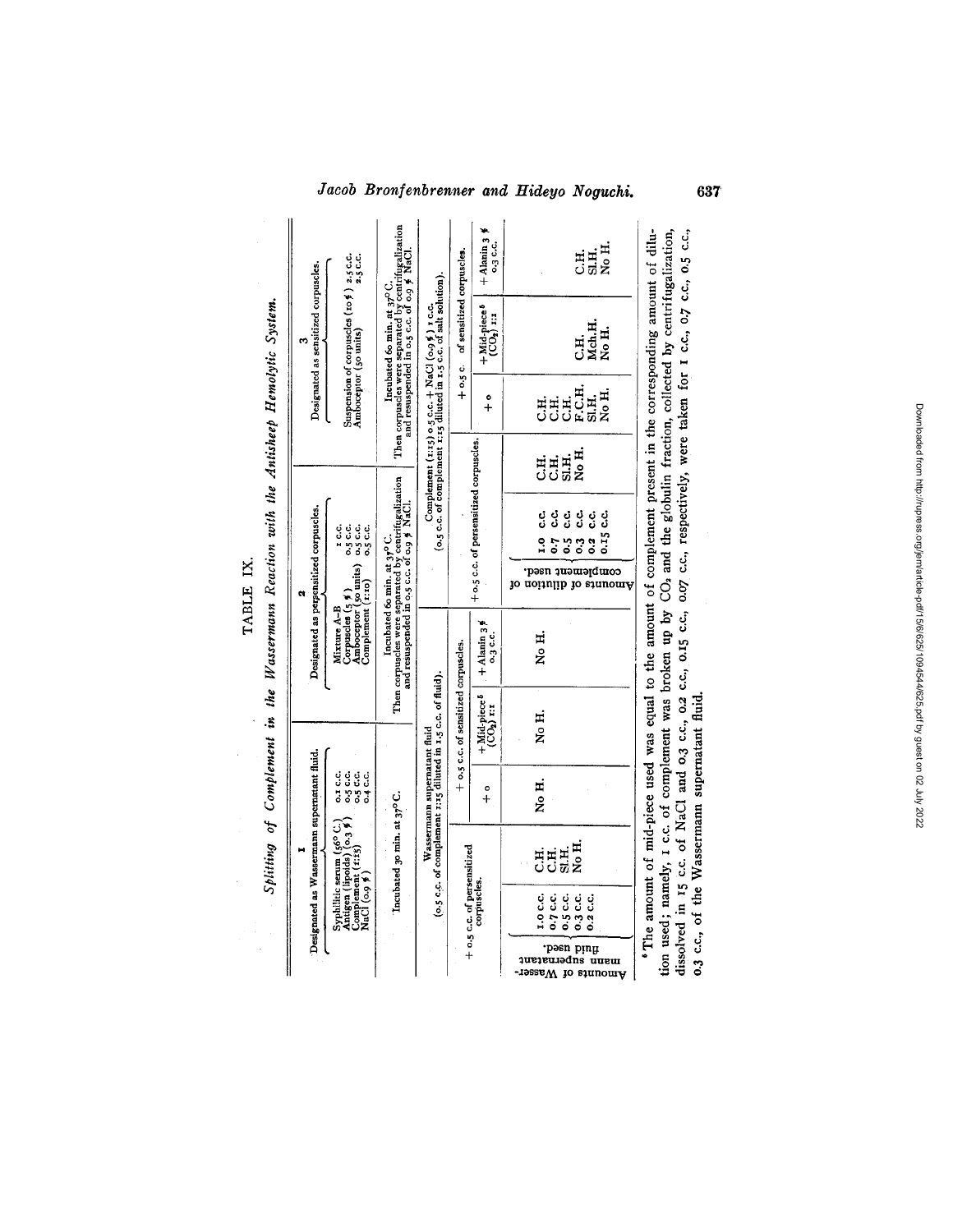| ć.<br>⋗             |
|---------------------|
| ĹΣ.)<br>с<br>г<br>t |
|                     |

The Presence of End-Piece in the Supernatant Fluid of the Wassermann and Bordet-Gengou Reactions Tested with the<br> $A$ ntituman Hemolytic System.

|                                                              | Designated as Wassermann supernatant fluid<br>comparable to table IX, 1) |                                                                          |                                                                                                                              |                  | Designated as mixture II.                         |                                                              |              |          | Designated as supernatant fluid                                                       |                                              |                                            |
|--------------------------------------------------------------|--------------------------------------------------------------------------|--------------------------------------------------------------------------|------------------------------------------------------------------------------------------------------------------------------|------------------|---------------------------------------------------|--------------------------------------------------------------|--------------|----------|---------------------------------------------------------------------------------------|----------------------------------------------|--------------------------------------------|
| Antigen (0.3 ≸)<br>Complement (1:15)<br>NaCl (0.9 ≸)         | Syphilitic serum (56°C.)                                                 | <b>O.5 C.C.</b><br><b>O.5</b> C.C.<br><b>O.I</b> C.C.<br><b>o.4</b> c.c. |                                                                                                                              | Egg-white (1:10) | Anti-egg serum (1:10)<br>NaCl (0.9 <del>6</del> ) | $\begin{array}{c}\n 1 \\ 1.5 \\ 0\n \end{array}$<br>7-5 c.c. |              |          | Antisheep serum (56°C.)<br>Sheep serum (56°C.)<br>Complement (40 %)<br>NaCl (0.9 %)   |                                              | 0.1 0.0<br>0.1 0.0<br>0.1 C.C.<br>0.7 C.C. |
|                                                              | Incubated 30 min. at 37º C.                                              |                                                                          | Incubated 60 min. at $37^{\circ}$ C., then shaken up and varying amounts incubated again with 0.1 c.c. of $40\%$ complement. |                  |                                                   |                                                              |              |          | Incubated 60 min. at 37°C., centrifugalized<br>and supernatant fluid examined         |                                              |                                            |
|                                                              | Mid-piece (CO <sub>2</sub> ).                                            | No mid-<br>piece                                                         |                                                                                                                              |                  | Amount of mixture II added to 0.1 c.c.            | of 40 % complement.                                          |              |          |                                                                                       | +0.2 c.c.<br>mid-piece.                      | No mid-                                    |
|                                                              | 0.04 C.C. 0.02 C.C.                                                      | (control).                                                               |                                                                                                                              | o                | 0.2 C.C. 0.4 C.C. 0.7 C.C.                        |                                                              |              | ن<br>د د |                                                                                       |                                              | piece.                                     |
| natant fluid 1.5<br>The above Was-<br>sermann' super-        |                                                                          |                                                                          | 0.5 c.c. of $5$ %<br>fresh corpuscles<br>+ 50 units of<br>amboceptor                                                         |                  |                                                   |                                                              |              |          | Supernatant fluid                                                                     | No H.                                        | No H.                                      |
| End-piece (CO <sub>2</sub> )<br>ن<br>ن                       | No H. No H.                                                              | No H.                                                                    |                                                                                                                              |                  | $C.H.$ $C.H.$                                     | C.H.                                                         | Sl. H. No H. |          | End-piece (CO2)<br>0.04 c.c.                                                          | C.Н.                                         | No H.                                      |
| o (control)<br>0.04 c.c                                      | CH. CH.<br>No H.                                                         | $_{\rm No\,HI}$                                                          | o.5 c.c. of persen<br>corpus.<br>sitized<br>des.                                                                             |                  | $C.H.$ $[F.C.H.]$ Sl. $H.$ No $H.$                |                                                              |              |          |                                                                                       | + 0.5 c.c. of persensi-<br>tized corpuscles. |                                            |
|                                                              | + 0.5 c.c. of persensitized<br>corpuscles.                               |                                                                          |                                                                                                                              |                  |                                                   |                                                              |              |          | Supernatant fluid                                                                     | No H.                                        |                                            |
| ä<br><b>fluid</b><br>Wassermann<br>pernatant<br>ن<br>1.5 د.1 | H<br>No H                                                                |                                                                          |                                                                                                                              |                  |                                                   |                                                              |              |          | comple-<br>ment 0.04 c.c.<br>End-piece (CO <sub>3</sub> )<br><b>o.o4</b> c.<br>Native | H.<br>U<br>н<br>С                            |                                            |
|                                                              | $0$ The table is composed to the the three differences.                  |                                                                          |                                                                                                                              |                  |                                                   |                                                              |              |          |                                                                                       |                                              |                                            |

q ,.~ ¢9 • ~ o ~ **oE**  ~ \*~ 0 -~

## **688** *Biochemical Study of Complement-Splitting.*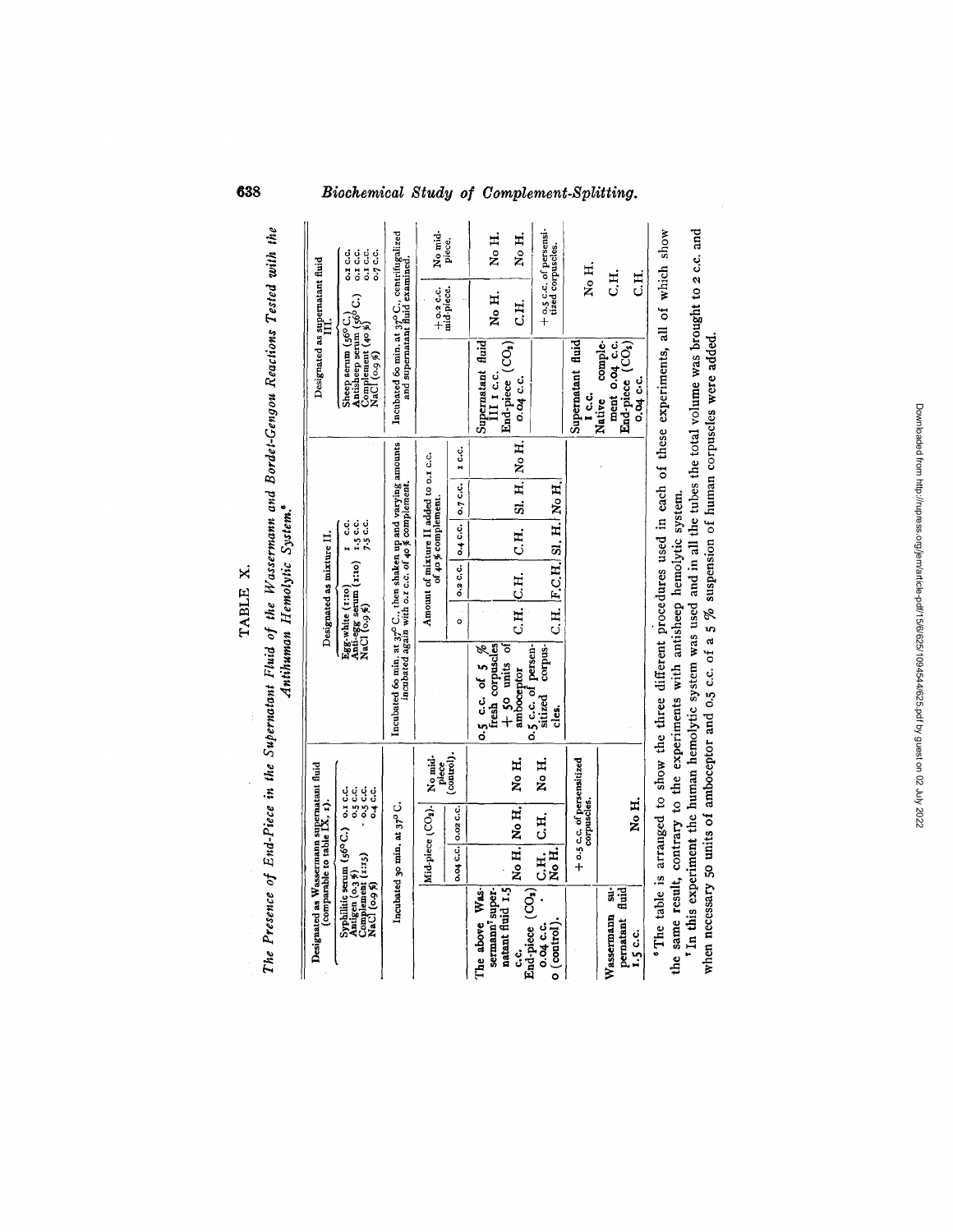*Jacob Bronfenbrenner and Hideyo Noguchi.* **639** 

|   |                                                                                                                                                                                                       |                            |           |                       | Amounts of solution A-B added. |                   |       |                     |          | o.5 c. c. of<br>persensi-<br>tized cor-<br>puscles. | corpuscles.<br>o.5 c.c. of<br>sensitized |
|---|-------------------------------------------------------------------------------------------------------------------------------------------------------------------------------------------------------|----------------------------|-----------|-----------------------|--------------------------------|-------------------|-------|---------------------|----------|-----------------------------------------------------|------------------------------------------|
|   |                                                                                                                                                                                                       |                            |           |                       |                                |                   |       |                     |          | Controls.                                           | Controls.                                |
|   | Wassermann <sup>8</sup> supernatant fluid 1.5<br>After ad-<br>ditions of A-B, incubated at<br>0.5 c.c. of 5% sheep corpuscles and<br>50 units amboceptor.<br>c.c. added to all.<br>37° C. for 30 min. | ن<br>1<br>1                | 0.7 c.c.  | 0.5 C.C.              | 0.I C.C.                       | <b>O.5 C.</b>     |       | $0.03$ C.C.         | 0.01 C.C | ٥                                                   | ۰                                        |
|   | Incubated for 60 min., and results<br>taken.                                                                                                                                                          | No H.                      | н<br>ХоН. | No H.                 | No H.                          |                   | No H. | No H.               | No H.    | E.                                                  | No H.                                    |
|   |                                                                                                                                                                                                       |                            |           |                       | Amounts of solution A-B added. |                   |       |                     |          | Controls   Controls                                 |                                          |
|   | Varying amounts of solution A-B.<br>Amboceptor (50 units) 0.5 c.c.<br>Corpuscles (5%) 0.5 c.c.                                                                                                        | i c.c.                     |           | $0.7$ C.C. $0.5$ C.C. | 0.3 C.C.                       | 0.2 C.C. 0.I C.C. |       | 0.05 C.C. 0.03 C.C. |          | ۰                                                   | ۰                                        |
| B | natant fluid added to each tube<br>Incubated at 37° C., for 30 min.<br>then <sup>6</sup> 1.5 c.c. Wassermann super-<br>and after incubation for 60 min.                                               |                            |           |                       |                                |                   |       |                     |          |                                                     |                                          |
|   | results taken.                                                                                                                                                                                        | $N_0$ H. $(?)$ Sl.H. $(?)$ |           | $\frac{1}{5}$         | SI.H.                          | SI.H.             | SLH.  | Tr.H.               | No H.    | E.                                                  | No H.                                    |
|   | See table IX, mixture 1.                                                                                                                                                                              |                            |           |                       |                                |                   |       |                     |          |                                                     |                                          |

TABLE XI.

The Effect of Mixture A-B upon Sheep Corpuscles and Wassermann Supernatant Fluid, Respectively.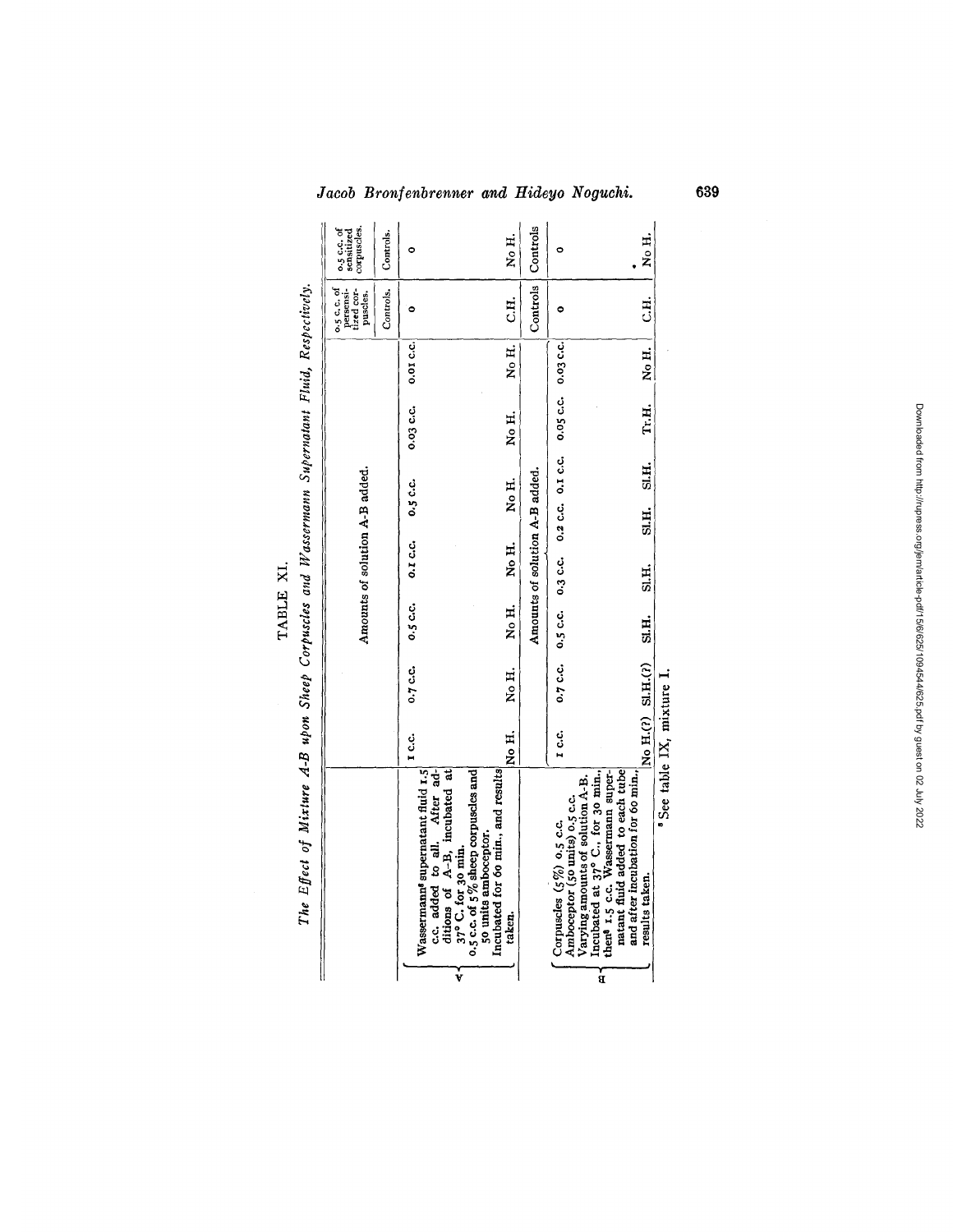|                                                                   | o.5 c.c.<br>0.5 C.C.<br>0.5 c.c.<br>1.0 C.C.<br>o.5 c.c.                                                                        |                                                                                                          | $+0.5c.c.$ of 0.9%<br>1.5 c.c. of Was-<br>supernatant<br>fluid<br>sermann<br>ក<br>និ                                              | Н.          |
|-------------------------------------------------------------------|---------------------------------------------------------------------------------------------------------------------------------|----------------------------------------------------------------------------------------------------------|-----------------------------------------------------------------------------------------------------------------------------------|-------------|
|                                                                   | ro times isotonic (72%) sugar<br>Complement (1:15)<br>Amboceptor (50 units)<br>Mixture A-B<br>Sheep corpuscles (5%)<br>solution | After 30 min. incubation at $37^{\circ}$ C., corpused separated and used for the following experiment.   | $1.5c.c.$ of 0.9%<br>$+0.5$ c.c. of 0.9%<br>NaCl<br>NaCl                                                                          | H<br>No H   |
|                                                                   | ្នុំ ភូមិ<br>ភូមិ ភូមិ<br>ភូមិ ដ<br>o.5 c.c.<br>o.5 c.c.                                                                        |                                                                                                          | $+0.5c.c.$ of 0.9%<br>1.5 c.c. of Was-<br>supernatant<br>fluid<br>sermann<br><b>NaCl</b>                                          | EЗ.         |
| Does Persensitization Occur in a Hypertonic Medium?<br>TABLE XII. | Amboceptor 50 units<br>Mixture A-B<br>Sheep corpuscles 5%<br>10% NaCl solution<br>Complement (1:15)                             | After 30 min. incubation at $37^{\circ}$ C., corpuscles separated and used for the following experiment. | $1.5$ c.c. of 0.9%<br><b>Ciaci</b><br><b>NaCl</b>                                                                                 | No H.       |
|                                                                   |                                                                                                                                 | After 30 min. incubation at $37^{\circ}$ C., corpuscles separated and used for the following experiment. | $+$ 0.5 c.c. of 10% $+$ 0.5 c.c. of 72% $+$ 0.5 c.c. of 0.9% $+$ 0.5 c.c. of 0.9%<br>$1.5$ c.c. of $0.9\%$<br><b>NaCl</b><br>NaCl | H.<br>No H. |
|                                                                   | 0.5 C.C.<br>D.S C.C.<br>O.5 C.C<br><b>O.5</b> C.C.<br>o.5 c.c.                                                                  |                                                                                                          | Sugar                                                                                                                             | H.C.H       |
|                                                                   | Amboceptor 50 units<br>Mixture A. B<br>Sheep corpuscles 5%<br>0.9 % NaCl solution<br>Complement (1:15)                          |                                                                                                          | 1.5 c.c. Wassermann supernatant fluid<br>N <sub>aCl</sub>                                                                         | E<br>No H   |
|                                                                   |                                                                                                                                 |                                                                                                          | $\frac{1}{2}$                                                                                                                     | СH.         |

# **640** *Biochemical Study o/ Complement-Splitting.*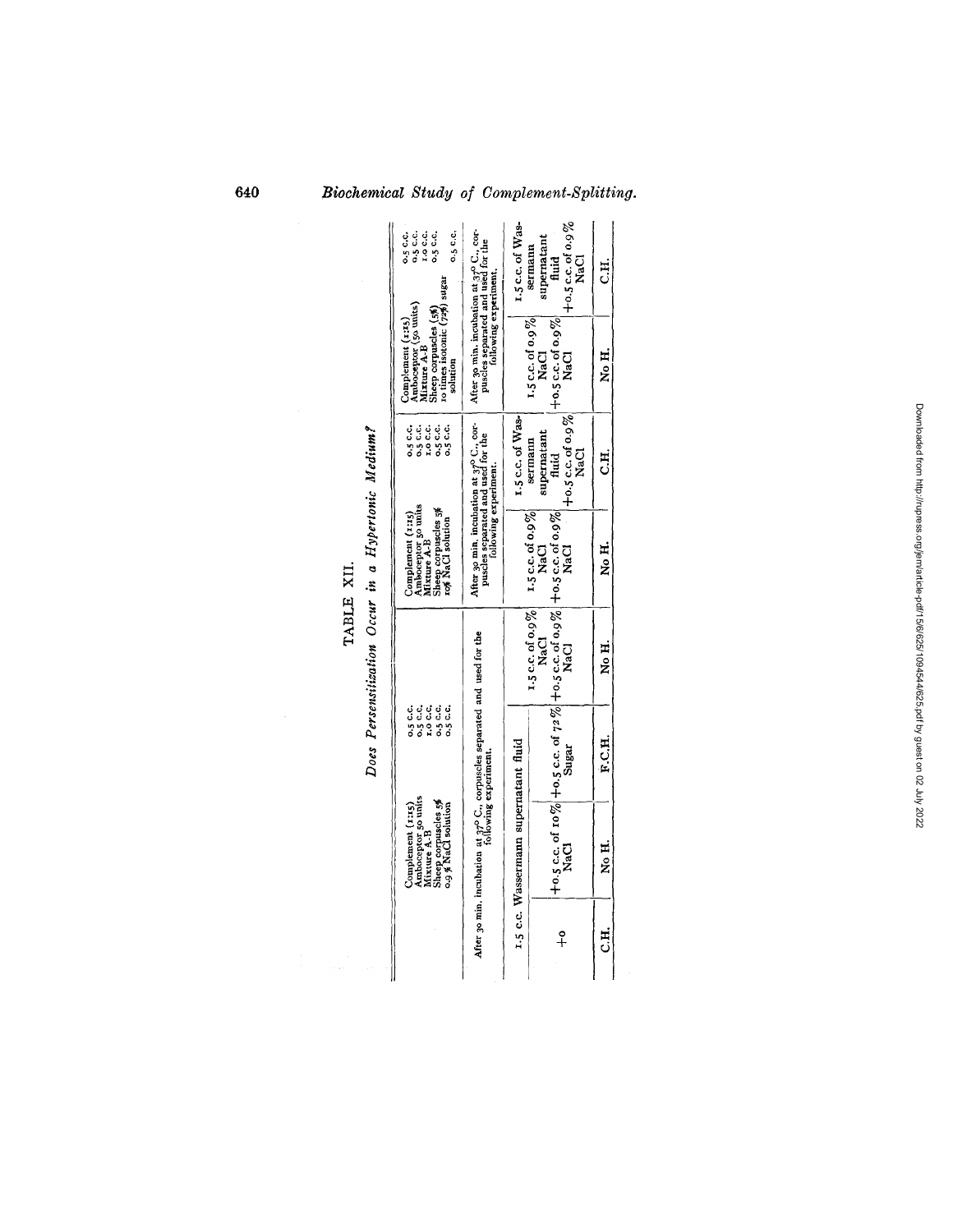| ı       |
|---------|
| ٠       |
| ۰       |
| ċ       |
| ь       |
|         |
|         |
| r<br>c) |
|         |
|         |
|         |
| Ē       |
|         |
| ۴       |
|         |
|         |

 $\frac{1}{2}$ 

**i**  $a$ .~

|                                                                    |             |                             | No H. No H.<br>No H. No H.<br>No H. No H.                          | No H. No H.                                                     |                                            |
|--------------------------------------------------------------------|-------------|-----------------------------|--------------------------------------------------------------------|-----------------------------------------------------------------|--------------------------------------------|
| 0.9 % NaCl,<br>3.5 c.c.                                            | Corpuscles. | Human. Sheep.               |                                                                    |                                                                 | No H. No H.                                |
| End-piece (Skwirsky) <sup>9</sup><br>neutralized by B.<br>3.5 c.c. | Corpuscles. | Sheep.                      | F.C.H.<br>F.C.H.<br>No H.                                          | $SLH$ .                                                         |                                            |
|                                                                    |             | Human.                      | ni<br>222<br>222                                                   | No H.                                                           |                                            |
| Wassermann super-<br>natant fluid,<br>1.5 C.C.                     | Corpuscles. | Human. Sheep. Human. Sheep. | No H. No H.<br>No H. No H.<br>No H. No H.                          | SI.H. No H. No H.                                               | $CLH$ . No $H$ . F.C.H. $R$ .C.H. $CLH$ .  |
|                                                                    |             |                             |                                                                    |                                                                 |                                            |
|                                                                    |             |                             | $\frac{1}{\text{C}}$<br>$\frac{1}{10}$                             |                                                                 |                                            |
| End-piece (HCl)<br>isotonic, 0.4 c.c.<br>neutralized and           | Corpuscles. |                             | Mch.H.<br>C.H.<br>SLH.                                             | н<br>Бін                                                        | SI.H.                                      |
| End-piece (CO2)<br>isotonic, o.4 c.c.                              | Corpuscles. | Sheep.                      | Mch.H.<br>F.C.H.<br>Mch.H.                                         | Mch.H. Mch.H.                                                   | $\frac{1}{\sqrt{2}}$                       |
|                                                                    |             | Human.                      | Mch.H.<br><u>ын</u>                                                |                                                                 | Sl.H.                                      |
|                                                                    |             |                             | tor and $o.5$ $\left\{$ Mch.H.<br>ambocep-<br>0.2 c.c. 50 units of | c.c. of $5\%$<br>puscles                                        |                                            |
|                                                                    |             |                             | 0.2 c.c.<br>0.3 C.C.                                               |                                                                 |                                            |
|                                                                    |             |                             | දිටි<br>විපි<br>$(3\%)$                                            |                                                                 |                                            |
|                                                                    |             |                             | Mid-piece<br>Mid-piece<br>Alanin                                   | Mid-piece of heated comple-<br>ment (CO <sub>2</sub> ) 0.2 c.c. | 0.5 c.c. of persensitized cor-<br>puscles. |

**85**  ت ¤ B ا **z** ∣ ∞ ق  $\tilde{+}$  :  $\bar{\vec{z}}$  $\Xi$   $\tilde{+}$   $\cdot$  $\overline{5}$   $\overline{5}$ a e les.<br>*kwir*<br>alized<br>alized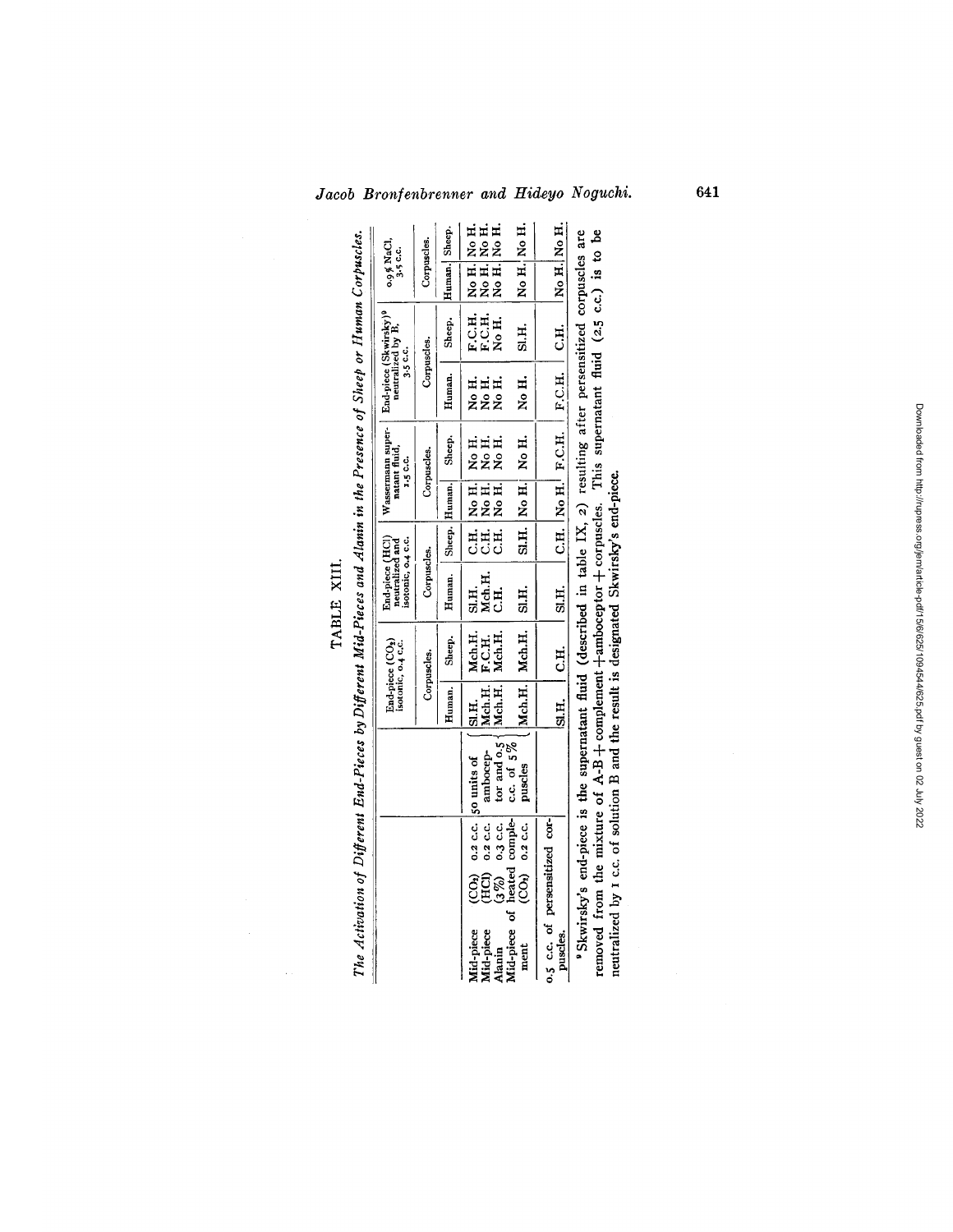## **642** *Biochemical Study of Complement-Splitting.*

thirty minutes destroys its activity upon persensitized sheep corpuscles. The supernatant fluid from the positive Wassermann serum in which an inactivated complement, instead of fresh complement, had been used, is totally inactive upon the persensitized corpuscles, while the persensitization of the corpuscles can be accomplished by means of an inactivated as well as an active complement (table VI, 2).

From the fact that the sheep corpuscles separated from a positive Wassermann or Bordet-Gengou fixation test remain sensitized, but not persensitized, it is evident that the mid-piece in this instance interacts with the mixture of syphilitic serum and lipoids or antibody and antigen, thus becoming incapable of persensitizing the sensitized corpuscles. Just what kind of interaction has taken place is at present undetermined, but one point is certain and that is that the mid-piece is completely used up.

In this respect we may cite here an interesting phenomenon already observed by Noguchi and Bronfenbrenner (I9IO) : namely, the interference exerted by certain amphoteric substances (egg-white, inactivated sera, etc.) upon the fixation phenomenon. Apparently the fixing molecules of the antibody-antigen combination are saturated by these substances which in this respect resemble the midpiece.

## GENERAL CONSIDERATION.

Thus far, most investigators have made but little distinction between the splitting phenomenon obtained by chemical interference and that which takes place in the biological phenomenon known as complement fixation. In this study we have shown that these two sets of phenomena have certain fundamental differences and that the so-called complement-splitting by physical conditions leading to chemical interaction, or directly by chemical means, is not a real splitting of the complement, but an inactivation of the active principle of complement through an alteration in the reaction of the medium caused by an excess of either anions or kations. The modification of the reaction of the medium may cause a more or less definite combination of the complement with the free ions, but the latter can readily be removed by an appropriate number of opposite